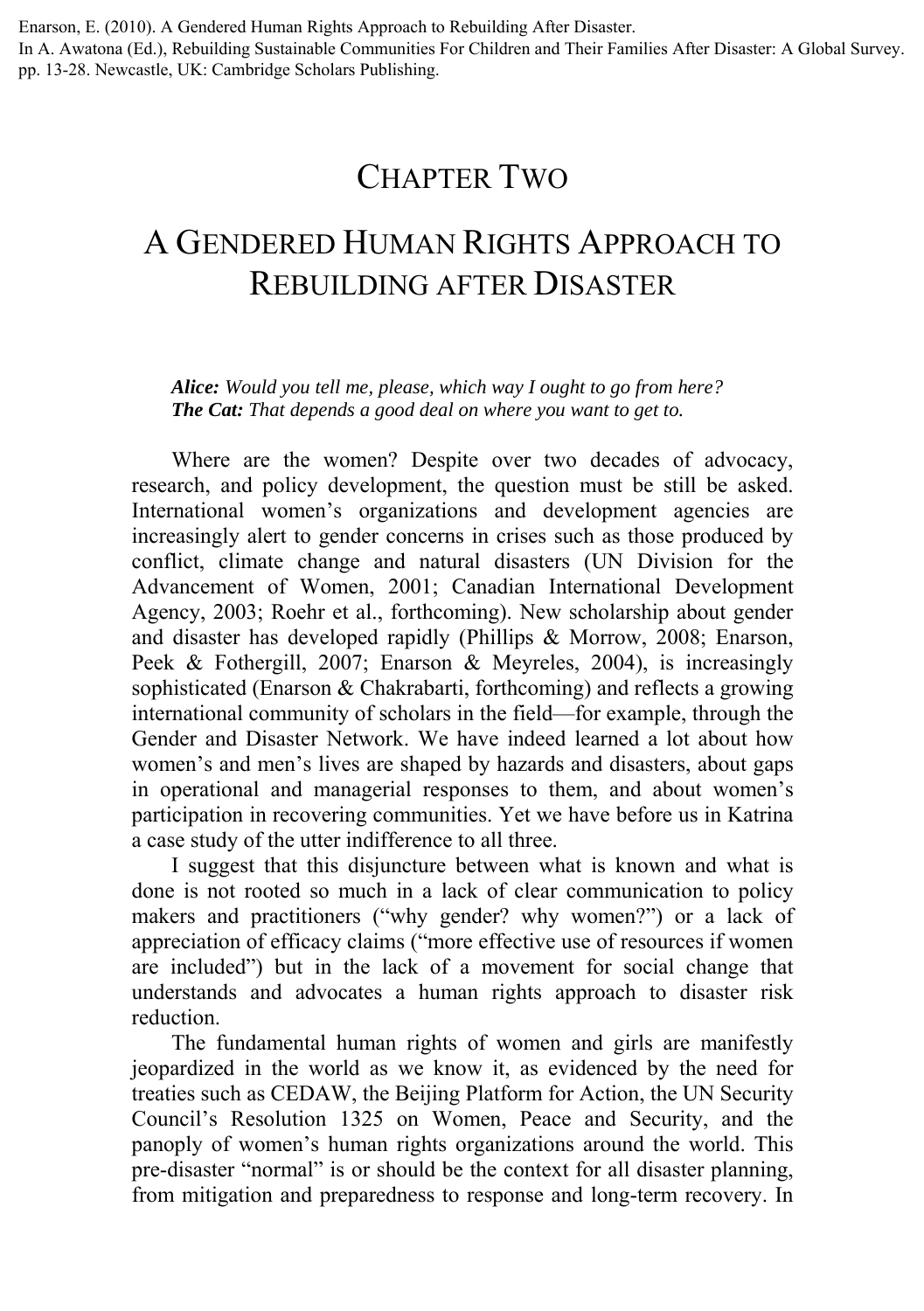post-war or armed conflict contexts, the risk to the human rights of women and girls is transparent, most egregiously with respect to lack of autonomy and to gender-based violence. We cannot now imagine paths to post-war rehabilitation and reconstruction that do not take into account what happens to girls and women, as well as boys and men, when armed conflict simmers or erupts. Nor can we ignore the unique issues confronting women in the aftermath of conflict, and the leadership of women to marry peace and gender justice. This is the mantle we must pick up in our work around disaster.

To explore these issues further, this paper begins with a short discussion of gender and human security concerns, new and old, followed by a suggested approach to disasters. Hurricane Katrina is then employed to illustrate the urgency of a human rights approach and the barriers remaining. In the last section, I offer a set of guidelines for moving from knowledge to action, promoting a vision of sustainable recovery that ensures women's full and equal participation in creating a just, safe and disaster-resilient community for themselves and for their children.

### **Gender and Human Security**

Sex, sexuality and gender are all part of the human experience and constructed historically and culturally. Each is relevant to human security, which is also a nuanced and emergent concept with complex implications for different social groups. Importantly, human security must be understood in the private realm, too, and may be outside the reach of the state. Gender-based violence, for example, jeopardizes the personal security of millions of women and girls on a daily basis around the world: women and girls in their everyday home lives are now on the "front lines."

Security issues considered through a gender lens raise important concerns related to armed conflict and terrorism, science and technology, epidemics, financial and political crises and transformation, as well as natural disasters. We must investigate gender inequality as a root cause of insecurity as well as a cross-cutting factor; consider how gender differences as well as inequalities cross-cut new challenges to security; and investigate how to integrate the capacities of women and men equally when we respond to these. For instance, we must identify barriers and opportunities for women's leadership in conflict resolution; gender disparities in demobilization; strategies for preventing the use of gender violence as a war weapon; new risks to reproductive health and women's autonomy implicit in emerging technologies; and challenges to democracy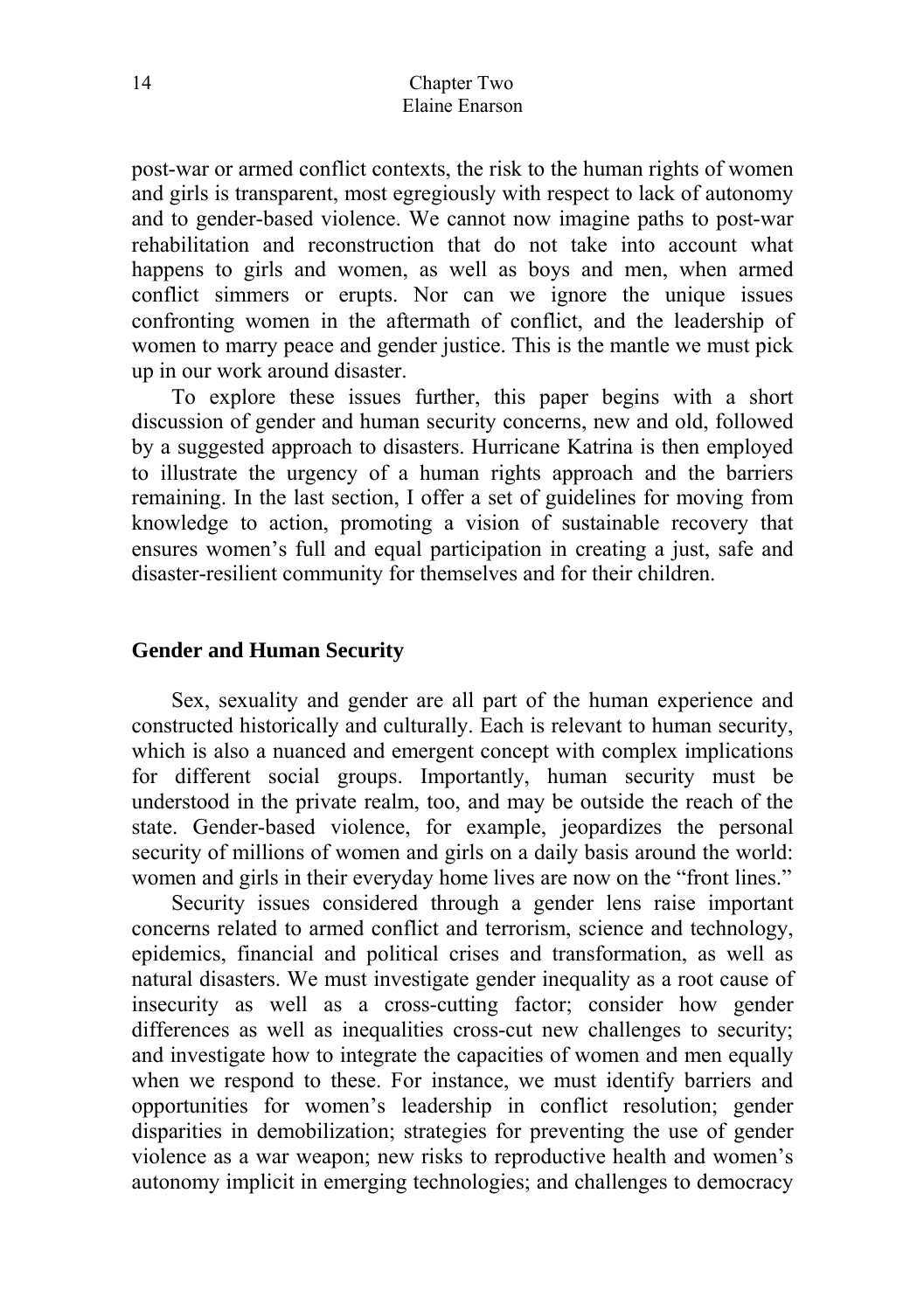based on the gendered digital divide and to women's safety based on new information technologies. We must certainly be alert to specific threats to women's security in health emergencies such as pandemics, both as caregivers and patients. With respect to financial and political crises endangering human security, we must address gender disparities in financial security, factors undermining the diversity and sustainability of women's livelihoods, barriers to utilizing women's leadership skills, gender-based forms of political suppression, and women's historic paths to political resistance. Gender disparities also exacerbate the threats posed to human security by disasters, whether these are natural, technological or human-induced.

#### **Disasters, Gender and Human Security**

Recent thinking about disasters provides an important framework (for the American context, see Rodríguez, Quarantelli & Dynes, 2006; Mileti, 1999; Bolin & Stanford, 1998; Peacock, Morrow & Gladwin, 1997). These fundamentals challenge many preconceived notions: there is nothing "natural" about what we call disasters. Disasters are fundamentally social events with long histories deeply rooted in human, economic, social, environmental and political choices about human and environmental development. A function of relative exposure to hazard, social and/or physical vulnerability, and capacity for prevention or mitigation, disasters are often confused with the natural, technological and/or human-induced hazards that trigger them. But a hazard is not a disaster. Disasters are also not the social levelers they are often thought to be but affect different regions, societies, population groups and individuals differently; as the poorest of the poor and often the least empowered politically, women and girls are particularly hard-hit by disasters. These events we call disasters—understood elementally as events transcending the coping capacities of local communities—are always unique, for disasters have complex and intertwining effects that are as much cultural as economic or physical. They are, in effect, a social process rather than a social event in many cases. The effects and consequences of disasters, whether short or long-lived, manifestly jeopardize human security at the collective and individual levels, especially with regard to "vulnerable" groups to whom disaster risk is ascribed or transferred. Furthermore, these "unpredictables" can in fact be predicted as a consequence of the ways we have organized life on this planet. Disasters are being normalized as they increase in frequency and severity, with rising costs of all kinds to rich and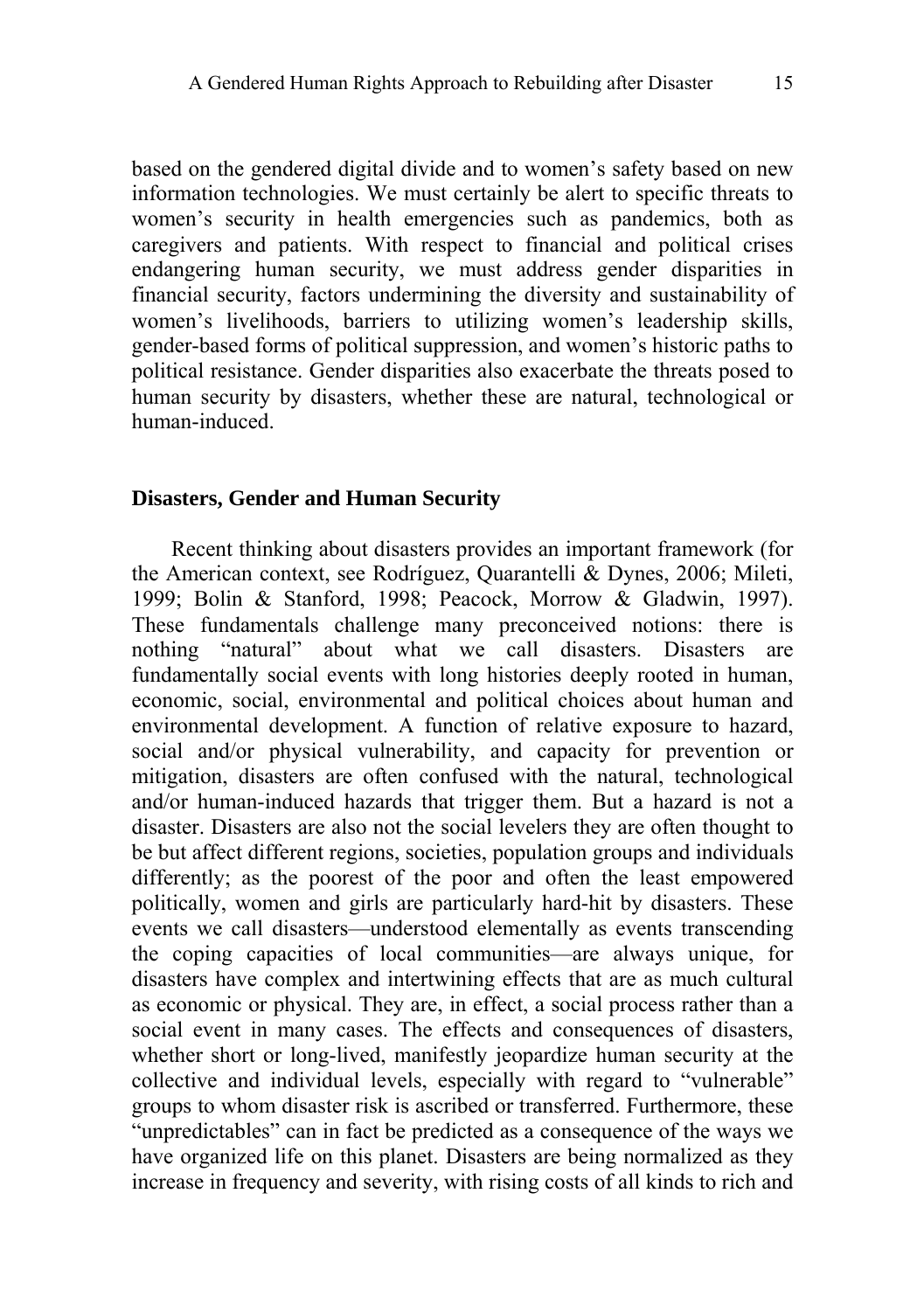poor nations alike whether triggered by extreme weather, technological disasters arising from the world's interlocking infrastructures and systems, or other hazards rooted in global politics. Like living with hazards in risky environments, "disasters" are part of the human experience to which both women and men have responded and from which people in all societies have historically struggled to learn. This (not as in disaster films) is the context within which we should think about disasters, men, women and children.

As noted at the outset, academics and practitioners have clearly established the significance of gender relations (and everything that shapes these) throughout the disaster cycle of mitigation, preparedness, response and recovery—and the foreshadowing of the next disaster. Arguments have been accepted (in principle) for gender-sensitive emergency planning and response, either on equity grounds (women's rights to the same resources available to men in a crisis) or efficiency grounds (getting the right assistance to those most in need) or both: yet little changes in the field, either in the immediate aftermath or in the long, hard months and years of (attempted) recovery.

A human rights approach is now sorely needed, as disasters are above all moral events which arise from ethical choices about human and environmental development and which are "managed" from moral as well as economic premises. In any context, the pre-disaster "normal" state of affairs between women and men, boys and girls sets the stage for disparate impact and violation of rights in the realms of work, land, health, autonomy, safety, housing and mobility (Enarson & Fordham, 2001; Acar & Ege, 2001).

The effects of disastrous mishandling of "disasters" on indigenous populations, migrant workers, persons with disabilities, sexual minorities, disenfranchised political groups, and children are readily observed (e.g. Human Rights Center, 2005). In developing countries hit hard by the Indian Ocean tsunami, gender disparities and women's human rights were immediately highlighted (e.g., by Oxfam, 2005; see also the grassroots Charter on Violence Against Women Post-Tsunami, n.d.). Recent initiatives by UNDP and UNIFEM, for which the tsunami was a catalyst, are still underway during the prolonged recovery process. But in the discourse on disaster recovery in the US, threats to women's human rights are often overlooked.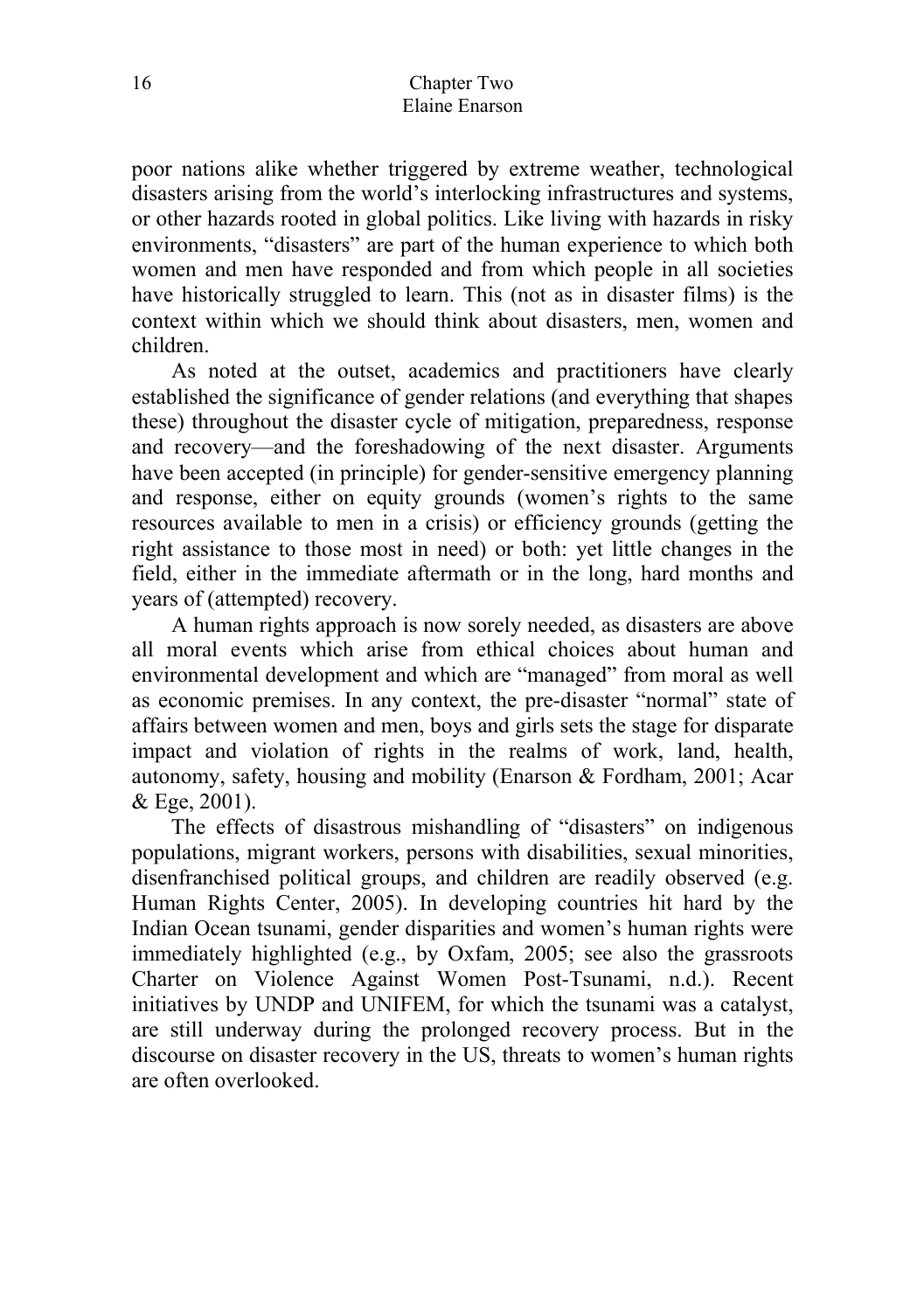### **Sustainable Recovery from an American Catastrophe: Through Women's Eyes**

Over the past four years, as the nation watched warily during subsequent storms, disaster researchers, policy analysts and decisionmakers looked away from gender and away from women as they set plans in motion for post-Katrina recovery.

Inattention to gender has been the hallmark of public discourse around Katrina, much of which was explicitly framed first around race and then class. Gender was certainly there from the beginning, but implicitly: strong images of "violent" (Black males), "heroic" (White male responders), "unruly" (ethnic minority men), and "strong" (male mercenaries and military personnel) alternated in the mainstream media with images of distraught women incapacitated by individual or collective stress. This much was predictable, but the gender silence in the flood of post-Katrina monographs, edited readers, policy reports, and research grants was striking in light of the advances in gender analysis internationally and in past US disasters.

Inattention to gender was evident long before the storms hit land, of course. Risk assessments were conducted without sex-specific quantitative or qualitative data needed for meaningful gender analysis, though warning signs were in evidence for the looking. The high proportion of low-income women heading families alone, women's relative lack of transportation, their dominance among the frail elderly, the disabled and institutionalized dependents, their insecure housing, their employment in the contingent labor force and their vulnerable health conditions were all readily apparent in census data and other statistical sources. Their strengths and capacities were also apparent (Gault et al., 2005): for example, the high percentage of African-American women in New Orleans with advanced education and degrees, historically Black universities and colleges with women's studies and women's services, and women's strong community organization base, especially in the church. These were critical things to know about community-wide and household vulnerabilities and capacities, and bear directly on preparedness and impact as well as recovery. It was there for the looking—and mostly, we didn't (but see Eisenstein, 2005; Enarson, 2005; Seager, 2005; Ross, 2005).

A counter-narrative is emerging, but slowly. Community organizers and cultural workers such as journalists, oral historians and film-makers have raised gender questions, especially around race and poverty (see Ransby, 2006, on the neglect of Katrina's "deadly discourse" for African-American women). Emergent or pre-existing women's groups are now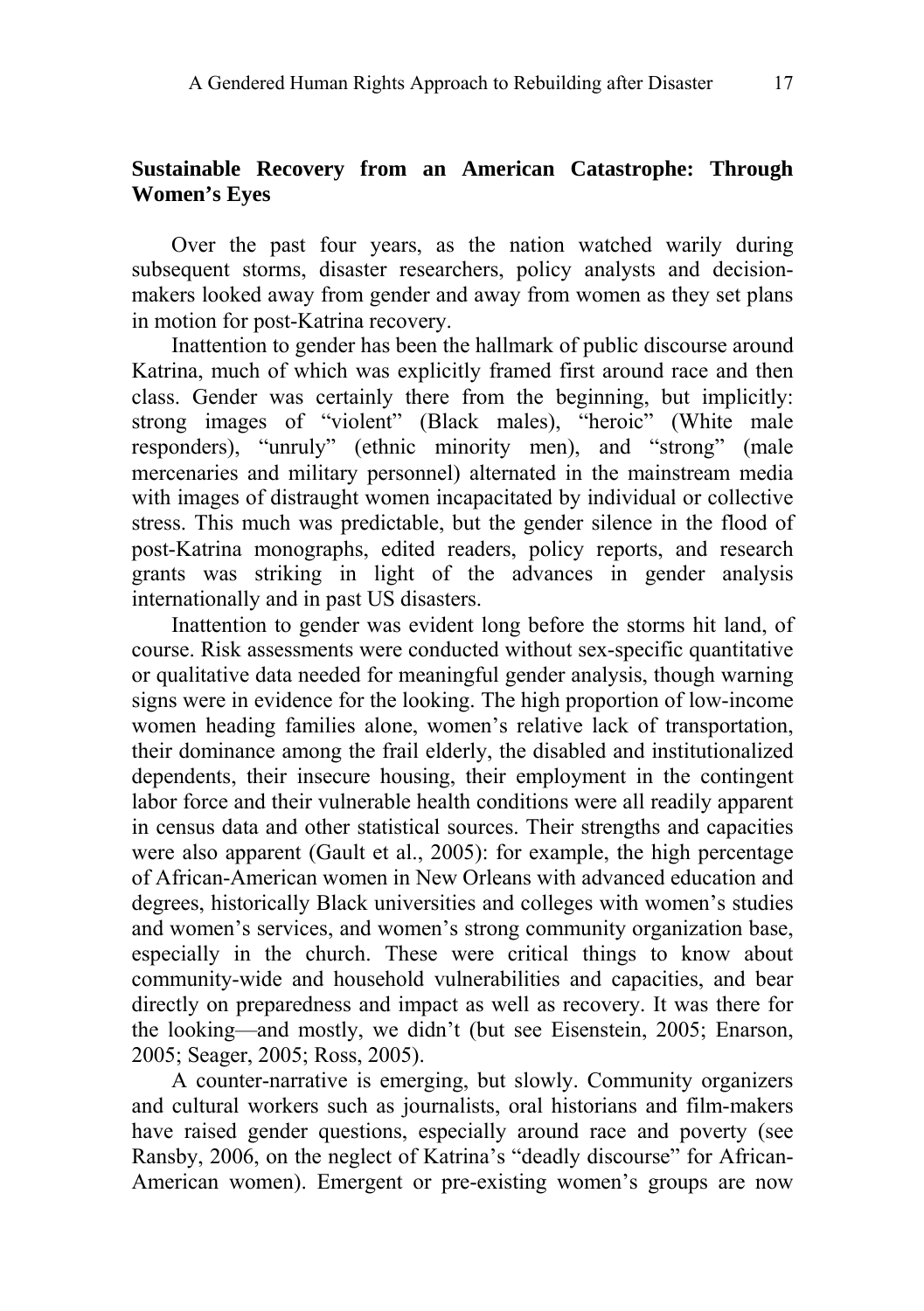increasingly visible on the ground (Vail, 2006), and the sex- and genderspecific effects of these devastating storms is coming under examination by researchers outside the gender and disaster subfield (for example, biomedical researchers exploring effects on birth weights).

Of particular note is a wide-ranging report on the human rights of displaced persons (Kromm & Sturgis, 2008), which compares principle and reality based on the UN Guiding Principles on Internal Displacement. The authors refer to violations of women's rights with respect to accommodation (because of women's increased risk of sexual and domestic violence in emergency shelters and temporary FEMA trailer camps); and conditions for prisoners and detainees (because of health risks to pregnant women and the risk of miscarriage).

But a host of other concerns might have been cited. Principle 4 is a nondiscrimination clause with specific reference to "expectant mothers, mothers with young children, female heads of households" (Kromm & Sturgis, 2008: 30), yet the most basic needs of women for reproductive health services and pre- and post-natal care were not met (Kissinger et al., 2007; Bennett, 2005; Callaghan et al., 2007). Low-income mothers displaced around the nation are challenged by lack of social connections, secure housing and employment, and the pressing needs of children and extended families far away (Peek & Fothergill, forthcoming; Tobin-Gurley, 2008). Principle 7 relates in part to the need to "involve those affected, particularly women, in the planning and management of their relocation," (Kromm & Sturgis, 2008: 31) a provision manifestly not adhered to in the chaotic Katrina diaspora that began with mothers separated from their children and continues today. Principle 11 speaks to prevention of gender-specific violence, including domestic violence and rape as well as forced prostitution, all of which have been identified as part of the Katrina experience for women (Bergin, 2006; Ransby, 2006). Principle 17 highlights that "every human being has the right to respect of his or her family life" (Kromm & Sturgis, 2008: 33), while mothers and children still remain separated at the time of this writing three years later and the experiences of lesbian and gay couples and transgendered people caught up in Katrina remain largely undocumented (see Eads, 2002, for the case of September 11th; Pincha et al., 2007, post-tsunami). In Principle 18, "special efforts" (Kromm & Sturgis, 2008: 34) are to be made so that women are full participants in distribution of basic supplies (women were indeed active in emergency social services such as the ARC and worked with men in the Superdome to organize the distribution of supplies). Principle 19 attests to the need to plan ahead so women can have access to female health care providers and receive post-violence counseling as well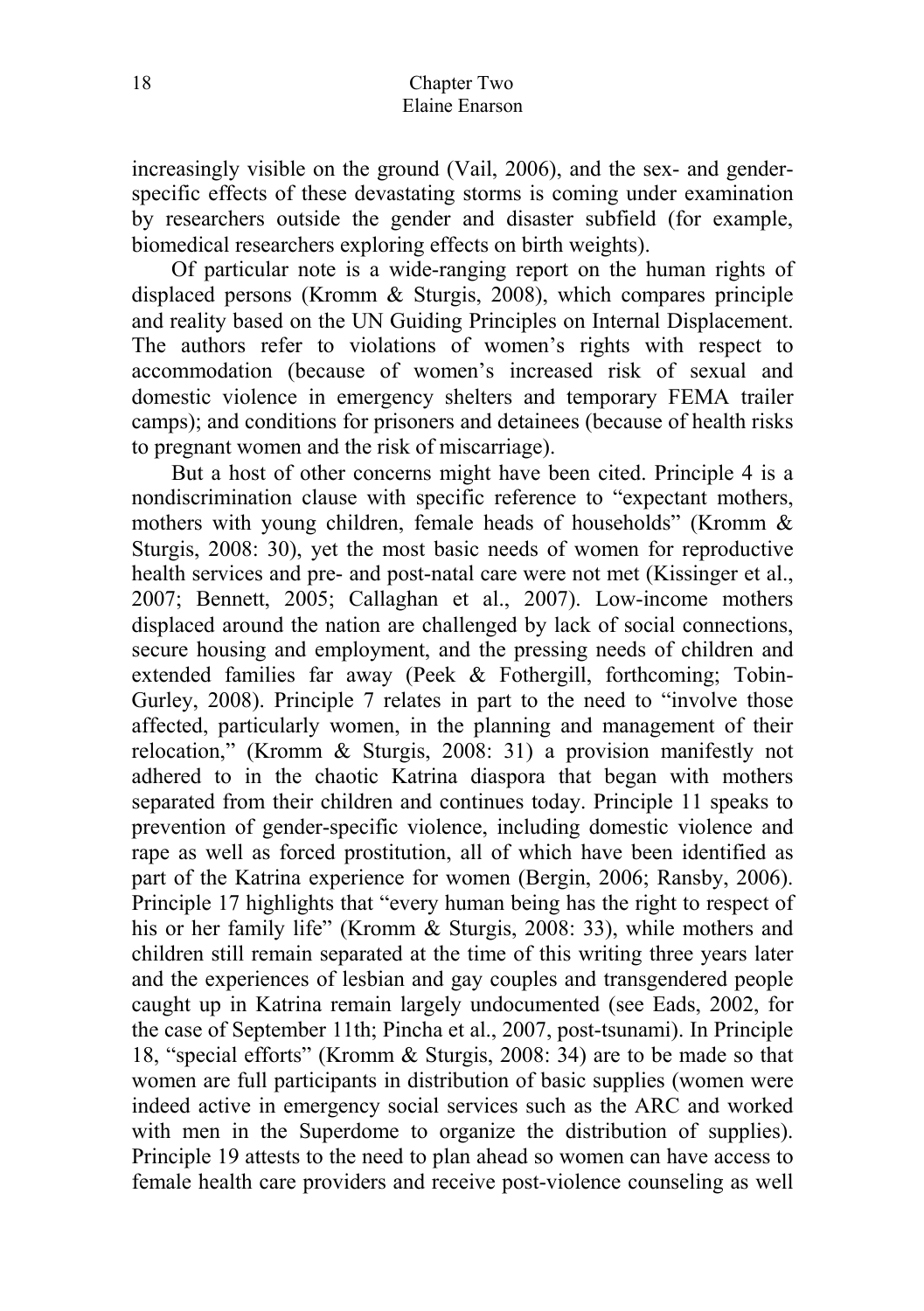as reproductive health care. Women's equal rights to documents necessary for establishing residence or housing status are articulated in Principle 20, yet remain a major challenge for displaced women with extensive responsibilities for kin as well as paid work and limited economic and transportation options. Finally, in Principle 23 the rights of young girls and women to education and training are articulated; little evidence of this is available in the FEMA camps, which tend to lack even safe play space for children. These standards for the period of displacement are precursors for the realization of other human rights guaranteed to women through CEDAW. It is encouraging to see them reflected in principle (if not fully in practice) in recent initiatives from UN agencies active in disasters (e.g. Enarson on the ILO, 2000) and gender-aware NGOs (e.g. Fordham on PLAN, forthcoming).

#### **What Women are Doing to Recover**

One of the legacies of war has been increased appreciation for women's work on the home front and in the front lines, as these converge, and their contribution toward economic stability and reconstruction—and so, too, in disaster. Case studies of women and recovery demonstrate that women are extremely involved, if generally behind the scenes and in informal roles, and often without compensation of any kind (for an excellent international summary, see Yonder et al., 2005). After virtually every disaster, women serve their communities and families in key recovery roles, just as they do in the aftermath of war. They are community workers/organizers, advocates, informal recovery counselors in their occupational roles as counselors, teachers, hair dressers, day care providers, and informal/unpaid "recovery specialists" to their kin and "family," however they define this (for the 1997 Red River flood in the Upper Midwest, see Enarson & Scanlon, 1999; Enarson, 2001; Enarson & Fordham, 2001; Fothergill, 2004; and on the emergent group "Women Will Rebuild Miami" after Hurricane Andrew, see Enarson & Morrow, 1998). Women today are also increasingly present in paid relief and recovery roles, including outreach mental health workers, and among elected officials with emergency management responsibilities. They are also more likely now than in earlier disasters to take part in recovery as professional planners and architects in post-event charities geared to reconstruction, or as professional emergency managers in the private sector, FEMA or state emergency management agencies. As reporters, too,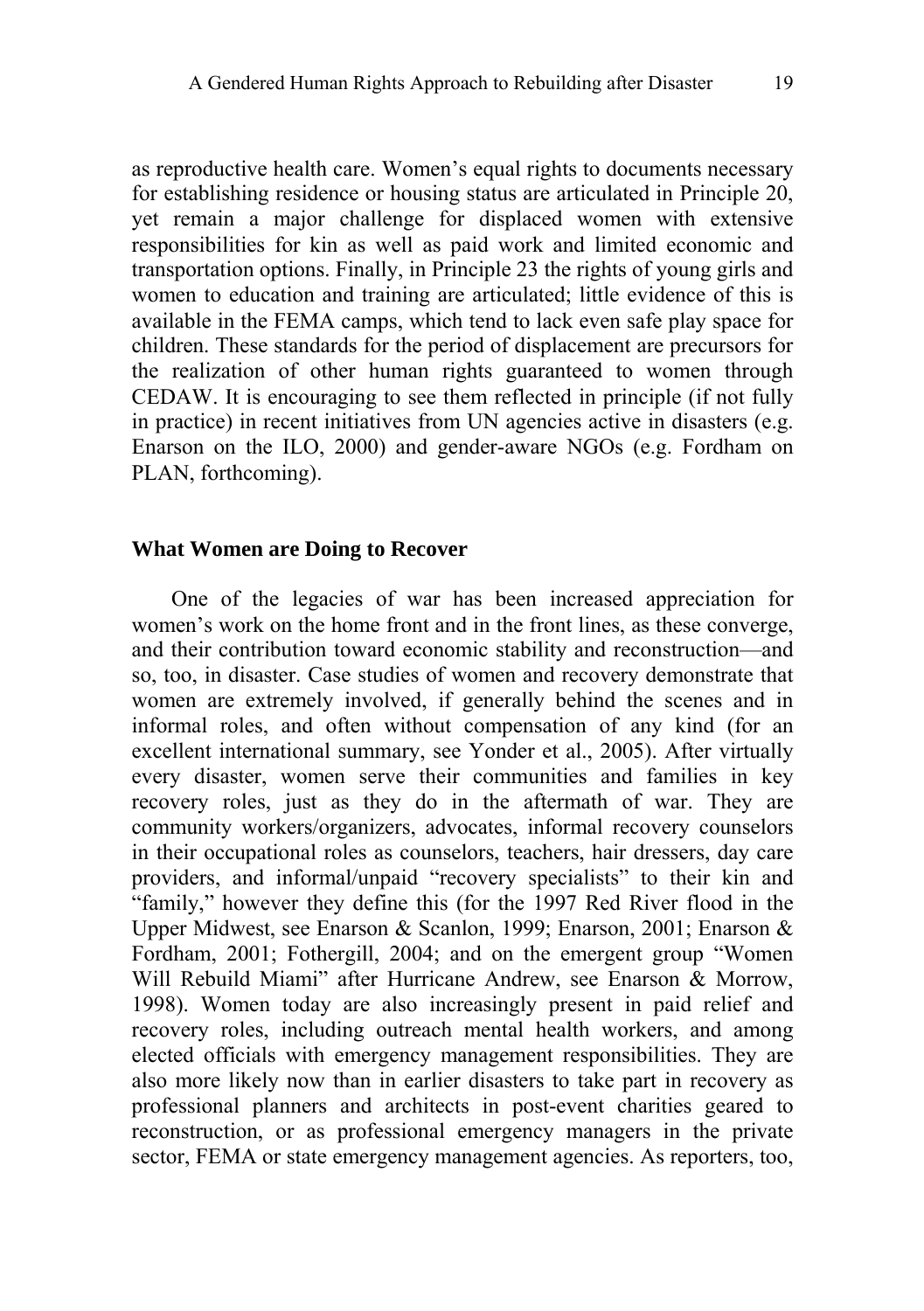women's voices are raised about the future of disaster-affected children, schools, wetlands and all the rest.

Finally, women's self-evident capacity and will to work collectively are apparent in the aftermath of Katrina, more often than not promoting a broad social justice agenda than an explicitly gendered agenda in this long period we call "after" (aka "before the next one"). Women split up by Katrina have come together again to assert their right of return, and in some cases to link the treatment they received after Katrina with the experiences of mothers in Iraq and Afghanistan or to broader environmental justice or political issues. In and around hurricane-affected hamlets, towns and cities up and down the Gulf Coast, a resurgence of grassroots organizing is underway (Vail, 2006; Pyles & Lewis, 2007; and see Jones-DeWeever, 2008). Native American women leaders are fighting for protection of land rights and cultural identities; domestic violence advocates are documenting the price women paid and proactively developing their capacity to respond through emergency preparedness; and long-time housing rights activists are leading the way to protect women's rights to safe, secure and healthy housing. These and many other movements build on existing organizations and also on emergent women's groups such as "Coastal Women for Change" and the elite women's group "Women of the Storm" (David, 2008). The significance of women's informal social networks for the survival of African-American families and their reunification has also been documented (Litt, 2008).

#### **What Women are not Doing….Yet?**

As private interests and capital play an ever larger role in recovery, we must certainly learn more about the involvement of upper-class women in key recovery plans and initiatives. But, for the most part, it is selfevident that women are far less present than men in all groups as recovery plans are made and assistance programs designed and redesigned. Women are rarely managers of recovery funds or funders of recovery programs, planners or consultants on recovery teams, keynoters in recovery conferences, leaders of empowered recovery organizations, or mainstream commentators on the post-Katrina future of the affected regions and the nation itself. The women of Katrina are manifestly not at the centre of gravity where key decisions are being made, or were made early on, by those who do have a vision of what New Orleans and sister cities should or will look like. They are rarely those with formal power or authority to intervene when new "affordable" housing is priced too high, the air in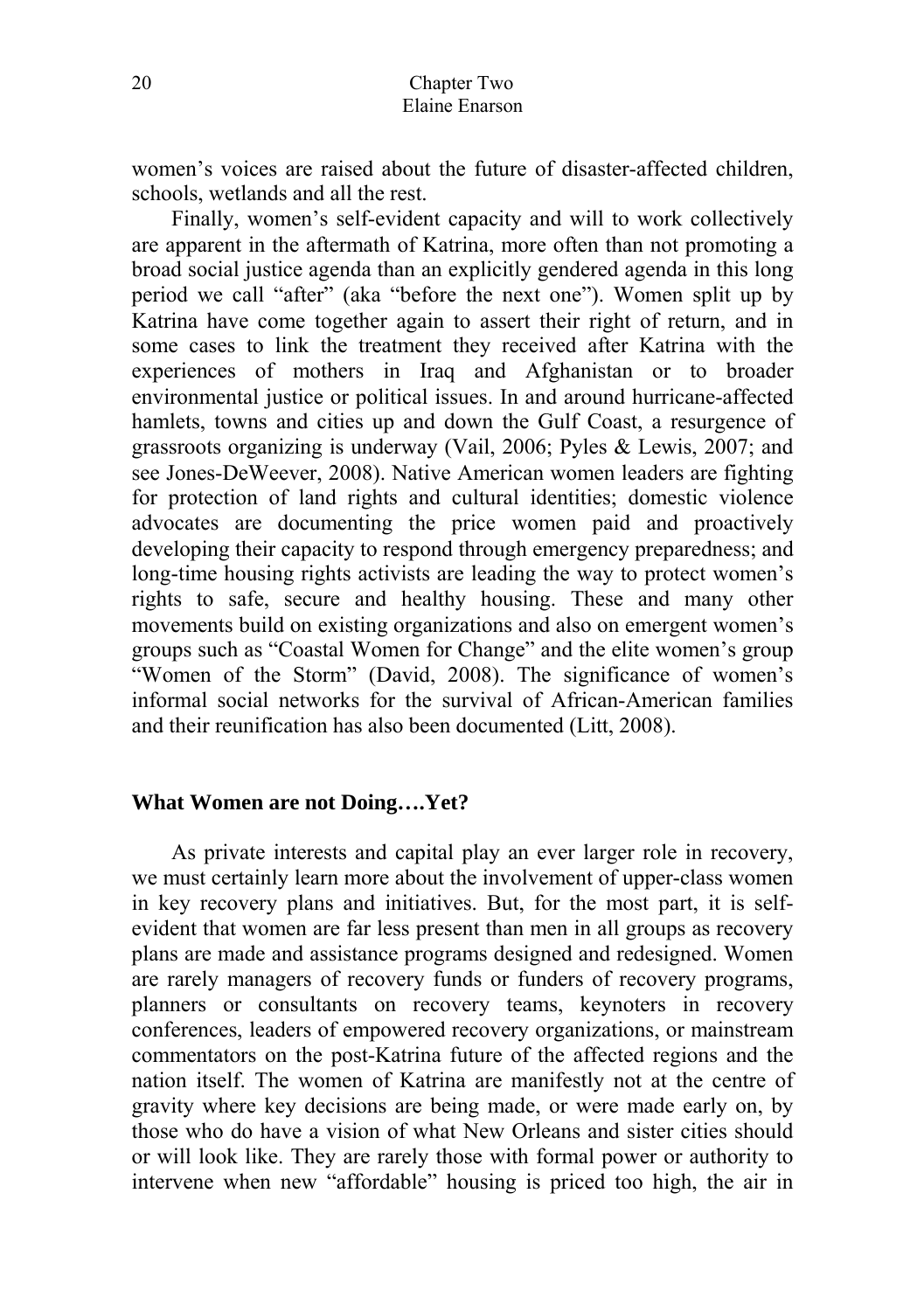their temporary shelters too dangerous to breathe, day-cares and schools too slow to reopen, or migrant women beaten or threatened with deportation.

#### **Gender-Sensitive Recovery: What Would it Look Like?**

Sustainable recovery planning is a process tied as much to culture and place as to the politics of authority (Vale & Campanella, 2005; Oliver-Smith, 1986). Inescapably linked to sustainable mitigation planning (and vice versa), recovery is implicit in every decision made during the response phase (Peacock, Morrow & Gladwin, 1997; Mileti, 1999; Berke, Kartez & Wenger, 1993; Schwaab et al., 1998; and see Monday, 2001). Yet recovery planning is still the last tool at hand. Always a process (never an end), disaster recovery is fraught with political tension, financial challenge, uncertain and shifting aims, and insufficient resources, including clear thinking about the root causes of disaster vulnerability and consensus on desired futures. But the hallmarks of good recovery are clear, if only in the breach: it must be comprehensive, all-hazard, forwardlooking, integrated, participatory, transparent and—I add here—gendersensitive. Like that illusive concept of disaster resilience, it is difficult to imagine sustainable recovery without the full and equal participation of women and men, especially (but not exclusively) those directly affected. Certainly, the full recovery of children is supported by policies and practices that support their mothers and other key women in their lives. Women are key actors before disasters in the home, workplace and neighborhood as they prepare their families and kin against impending disasters and obvious hazards. They are, in the language of the UN ISDR, "the keys to prevention." In the aftermath, they can be the "calm in the storm" (Vail, 2006) whose determined efforts to rebuild with social justice and sustainability in the forefront must be supported.

While gender-sensitive programming in other areas has been highlighted by the UN ISDR (e.g. ISDR, 2007), gender-sensitive indicators were not included for sustainable recovery or sustainable mitigation (Enarson, forthcoming). Yet both recovery and mitigation bear heavily on the potential to actually reduce risk and thereby prevent or reduce the impact of future disasters. Current efforts on the part of the UN ISDR and other UN agencies to develop gender-sensitive indicators of recovery are evidence of this.

The case must be made for gender-inclusive recovery based on appreciation of the rights of women and children. Specifically, as noted in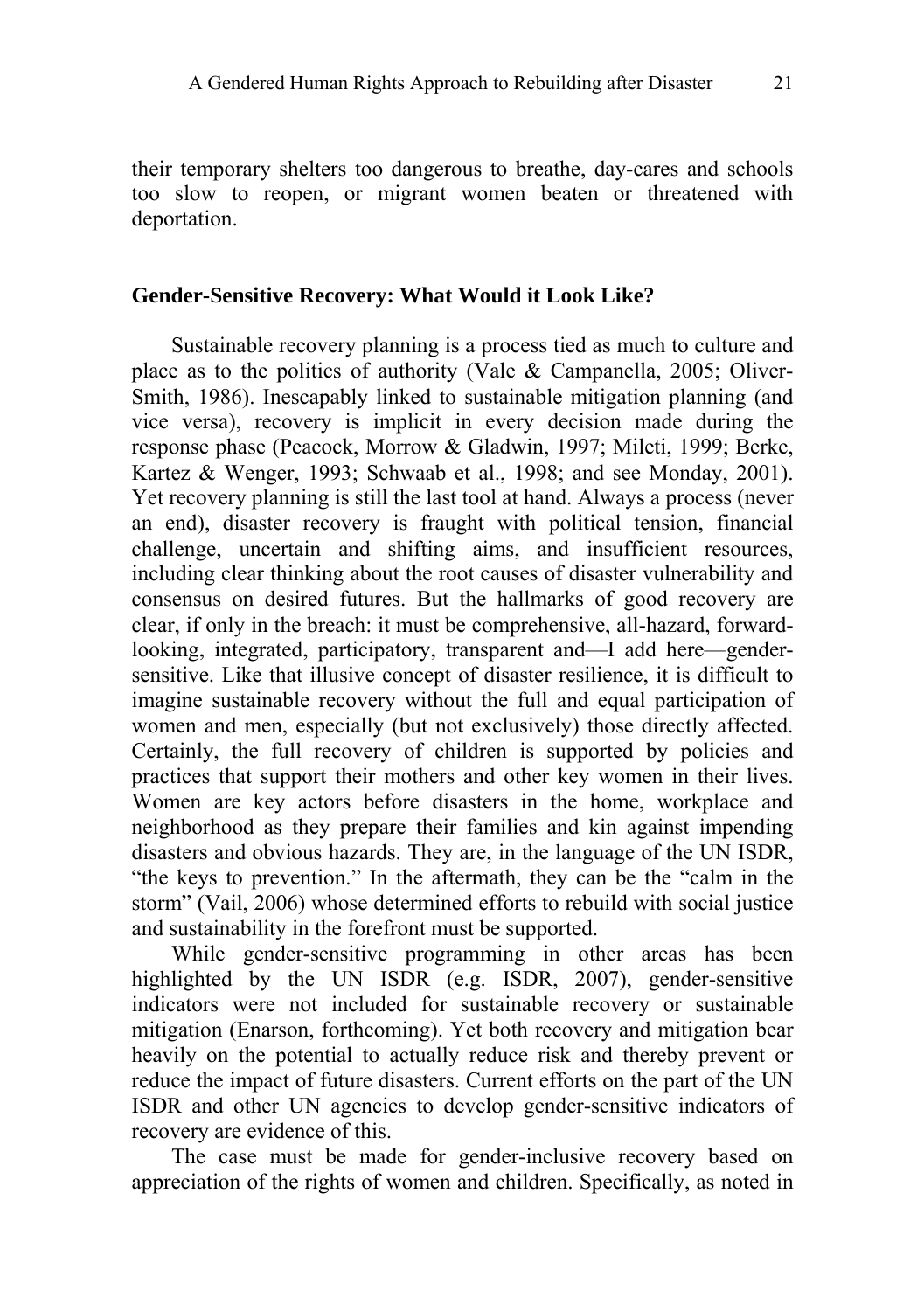a report by funders of grassroots women's groups active in the aftermath (Vail, 2006), gender-fair recovery from the Gulf Storms calls for: 1) an integrated approach linking women's recovery work to the larger community; 2) childcare resources made available again as promptly as schools reopen; 3) ensuring affordable housing, especially for low-income women heading families alone and residing in public housing; 4) job training and access to capital for women to support their essential economic contributions in the broader community and in the household; and 5) mental health resources, including domestic violence counselors in emergency shelters.

The action points offered in *Appendix A: Guidelines for Gender-Sensitive Disaster Recovery* echo these concerns and reflect the work of international scholars, affected women, community organizers, and humanitarian relief and development workers following disasters (e.g. Enarson & Morrow, 1998; Buvinić, 1999; Ariyabandu & Wickramasinge, 2004; Sayeed, forthcoming; Masai, Kuzunishi & Kondo, forthcoming; Yonder et al, 2005). The guidelines are signposts on a path toward sustainable recovery which reflects, respects and promotes women's human rights. The guidelines are not negotiating points for a "special population" (such as women are sometimes described) or a part of that special population such as old, ethnic minority or poor women. Nor are they justified due to equity and effectiveness concerns alone. In my view, these are the parameters of sustainable recovery that create the bedrock for post-disaster conditions in which human security, freedom and rights can be imagined and realized. The full recovery of those who live through disasters cannot be imagined without this. These signposts to gender-fair recovery support and promote sustainable recovery for women and their families, and set the stage for transformative social change that alters the balance of power for women. In the absence of gender-sensitive participatory recovery planning and reasonably resourced recovery efforts, the post-disaster empowerment of women, so often documented in case studies, is very short-lived indeed (among many, see Bari, 1998; Bradshaw, 2001; Hoffman, 1998; Peterson, 1997).

## **Getting There from Here**

Alice needs more than advice and a map, and so do we. We must work toward a collective vision of a safer, more just and more disasterresilient future. To get there, we need strategies for structural and cultural change that will put security, sustainability and human rights at the top of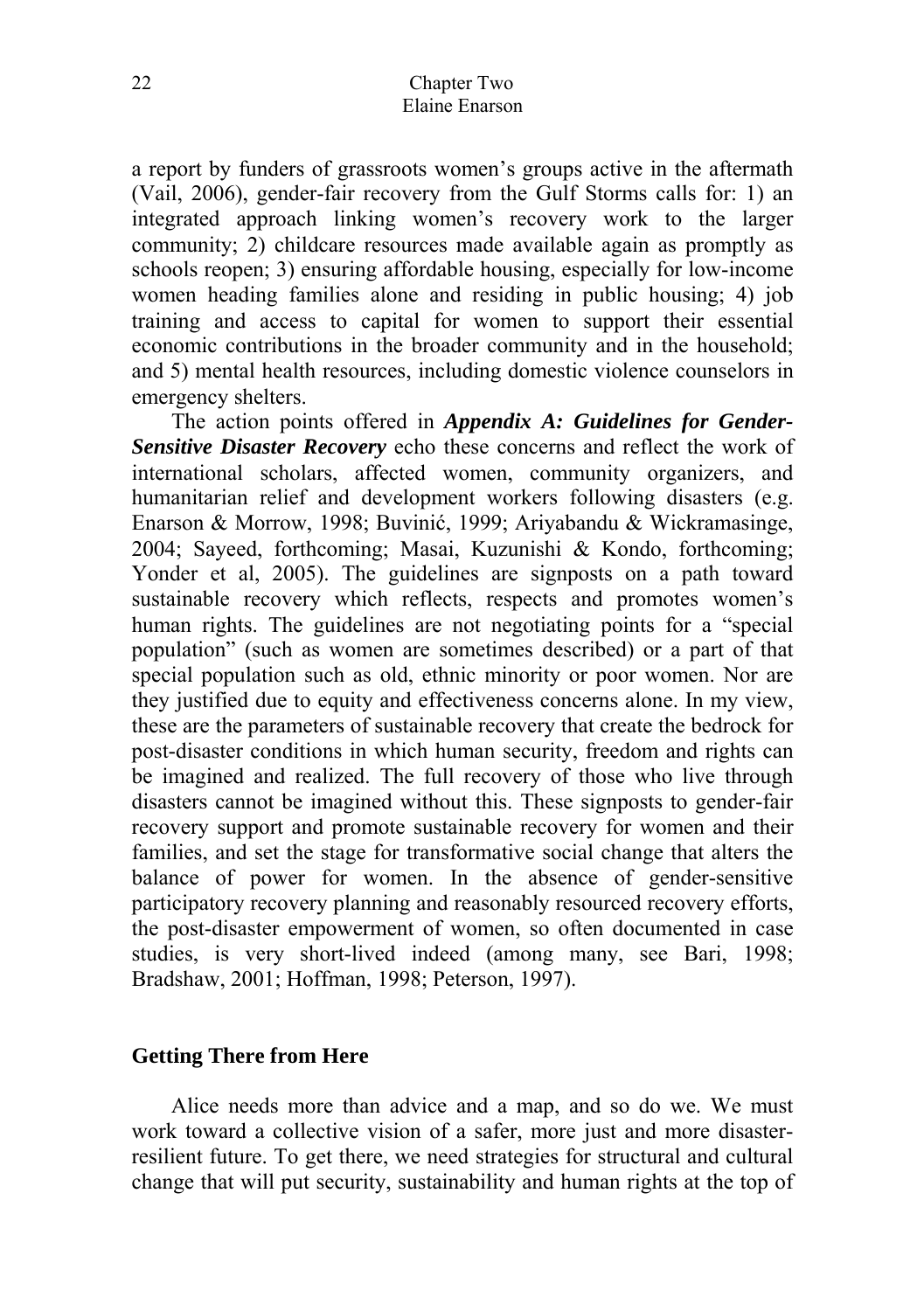the national agenda—for all people. We need a policy framework that enables women to participate as decision-makers; we need careful monitoring and gender-sensitive evaluation of recovery programs, practices and policies; we must develop and strengthen the capacities of the many women's organizations that stepped into the void when afflicted women could not yet act on their own behalf; and we must certainly hear and materially support the women of Katrina all over this nation who know what they want for their children, partners, homes, neighborhoods and communities.

We need a new politics of disaster and a new social movement for disaster prevention. Before we had a new energy politics or women's health clinics or HIV/AIDS anti-retrovirals, we had galvanized publics with good science behind them and a sense of their own history and power. In the same way, we must reframe our work in the long tradition of women's struggles for social and environmental justice and for peace, working as always with men who share our vision, and reach out to women across the globe. We must put human rights first on behalf of those whose livelihoods, environments and ways of life are made less secure every day by the actions of the most powerful in our own nation.

Until the last child is indeed "home again" to a home that is safe, secure, and disaster-resilient, organizing around human rights in recovery planning is essential. I look forward to exchanging ideas at this wonderful gathering about how we might work together to do just that.

#### **Acknowledgements**

The ideas presented here reflect, as always, the excellent writing and analysis of my colleagues in this field around the globe. Special thanks to the members of the Gender and Development Network (www.gdn online.org) and those who helped construct the Gender and Disaster Sourcebook (http://gdnonline.org/sourcebook/). The gender guidelines for recovery were developed for the Disaster Mitigation Institute in Ahmedabad, India, in 2001 and originally posted on the GDN. They are lightly edited here.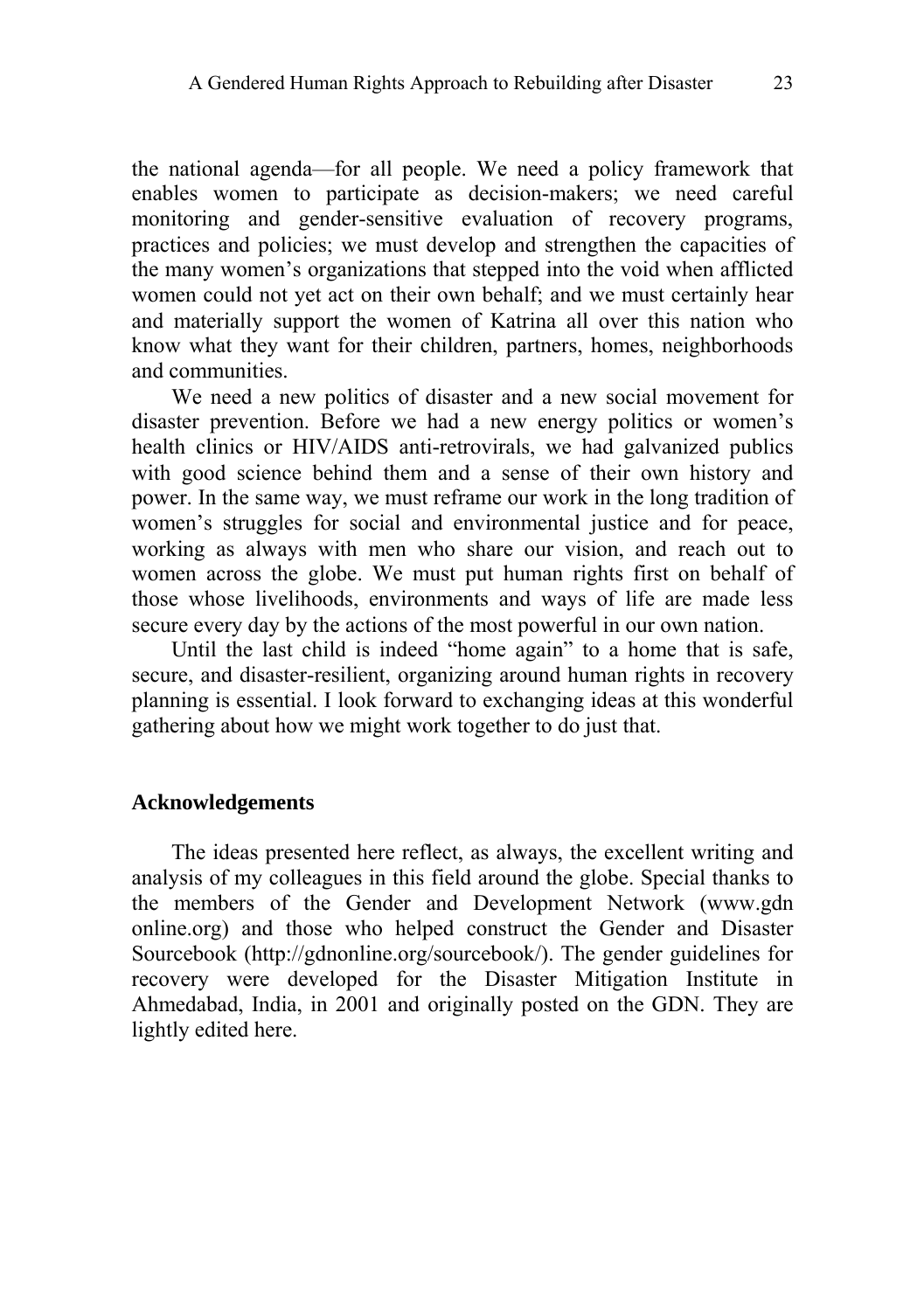# **APPENDIX** GUIDELINES FOR GENDER-SENSITIVE DISASTER RECOVERY

*With respect to participation and empowerment.* Women's local knowledge and expertise are essential assets for communities and households struggling to rebuild. To capture these capacities, disaster responders must work closely with women, remembering that the greatest need of survivors is for empowerment and self-determination.

- Integrate disaster mitigation initiatives into on-going community activities and concerns. Know what local women are doing and partner with them, resourcing their efforts to the greatest degree possible.
- Ensure that women who are knowledgeable about women's issues are proportionally represented when key decisions are made about the distribution and use of donated relief funds and government funds.
- Plan ahead for ongoing and long-term consultation with grassroots women in affected areas, women's bureaus, and women's advocacy groups. Formalize their participation. Strengthen or develop informal social networks between these groups and disaster-responding agencies and offices.
- Organize reconstruction planning meetings and events with attention to women's ability to participate, for example by providing child care and transportation and meeting at times and in places convenient and safe for women.
- Monitor and respond to women's need for legal services throughout long-term recovery, e.g. in the areas of housing, employment, and family relations.
- Monitor the relief and rehabilitation process for possible gender bias and inequities which may develop over time, e.g. the unintentional overburdening of women who have extensive overlapping responsibilities at home, at work, and in the community.
- Monitor as far as possible the degree to which relief and recovery assets are equitably distributed within the household.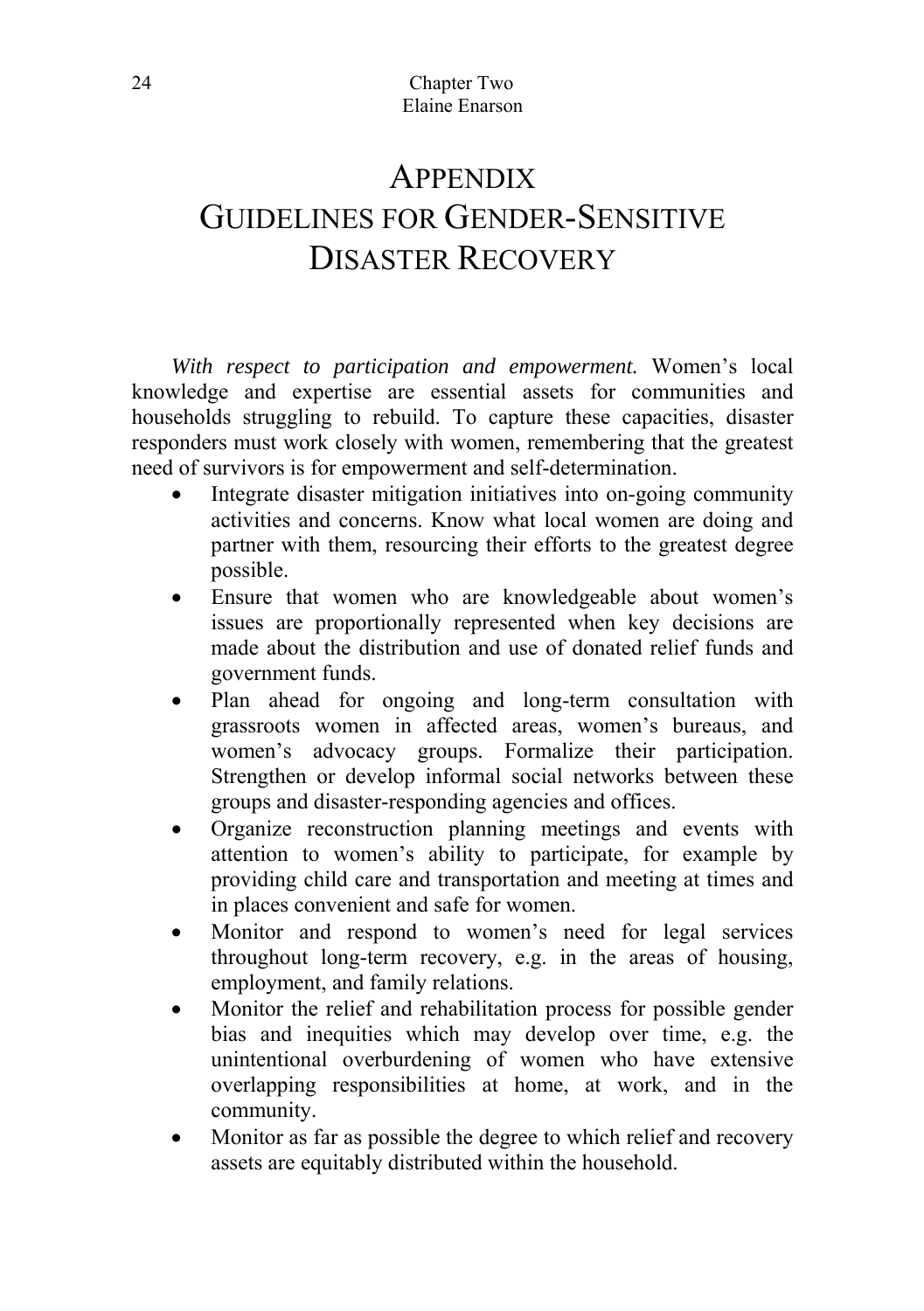*With respect to livelihood and work.* Women's work is often socially invisible, but in the great majority of households around the world their life-sustaining and income-generating activities of everyday life are essential. Economic rehabilitation and reconstruction planning must target economically active women of all ages and social groups.

- Assume women are economic providers and plan accordingly; target the informal sector.
- Implement economic initiatives which reflect the economic losses of women whose work depends on sustainable natural resources; prioritize the restoration of economic resources vital to their recovery.
- Target self-employed artisans and home-based women workers for grants and loans to replace damaged or destroyed tools, work spaces, equipment, supplies, credit, capital, markets and other economic resources.
- Expand women's limited employment and work opportunities as much as possible in the process of redeveloping local and regional economies.
- Monitor access to work, wages, training and working conditions in private and public relief work projects and assess their impacts on women and girls.
- Commit to long-term monitoring of the indirect economic effects of disasters on women's livelihoods, e.g. disrupted markets, loss of clients, forced sale of assets, involuntary migration, increasing proportion of female-headed households, secondary unemployment, etc.
- Develop gender accountability measures, e.g. record the percentage of females in construction trade employment, numbers of disabled women trained, proportion of economic recovery grant and loan funds received by women, etc.
- Evaluate women's ability to participate in and benefit from economic recovery packages, e.g. with attention to women's mobility, access to child care and health services for themselves and injured family members.
- Incorporate gender analysis into all empirical assessments. Collect or generate sex-specific data to make this possible.
- Partner with women's grassroots organizations to avoid overlap; capitalize on and scale up their local expertise, supporting indigenous initiatives.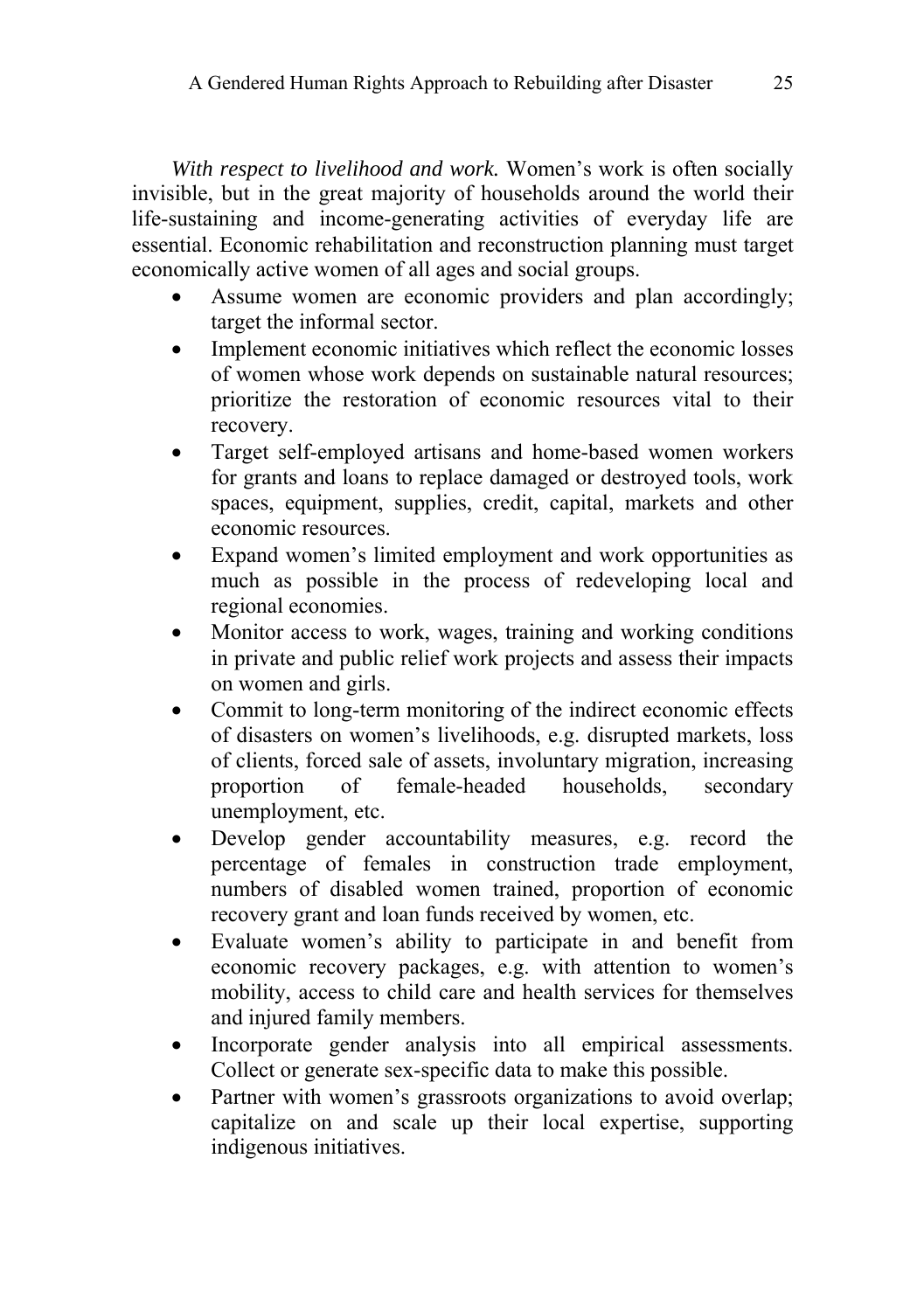#### 26 Chapter Two Elaine Enarson

- Support women's dual responsibilities as paid and family workers; work with employers to develop or strengthen "familyfriendly" policies for those needing time to apply for assistance. move into new housing, help injured family members, and in other ways promote family recovery.
- Extend government stipends to family caregivers as needed throughout the long-term recovery period in order to support caregivers economically and ensure continuity of care to the injured, unaccompanied children, and the disabled.

*With respect to emergency shelter, temporary housing, and permanent accommodation.* Safe and secure shelter is vital for women, as much of their daily life revolves around the household. As home-based workers, household managers, and family caregivers, women must be centrally involved in the design, siting, construction, and retrofitting of local housing and community facilities.

- As "temporary" shelter is often long-lasting, make women's safety a priority in the social organization of temporary camps, e.g. through adequate lighting, on-site security, and provisions to protect privacy.
- Provide space and services in temporary accommodation for the care of post-operative and newly disabled survivors and their caregivers.
- Increase housing security for women by prioritizing affordable housing that is safe and secure; where relevant, deed permanent housing in both women's and men's names.
- In determining priorities for occupancy of new housing, target single mothers, widows, below-poverty and unemployed women, socially marginalized women and others identified at the local level by knowledgeable women.
- Provide women fair access to construction-related employment. Include employment-relevant job training. Seek out women with technical qualifications for training to help construct safer residences, e.g. more seismically resistant or "green."
- Contract with women-owned businesses and solicit the participation of women professionals in the construction industry and related fields.
- Partner with women's grassroots organizations and communitybased groups to evaluate and monitor the process of housing reconstruction.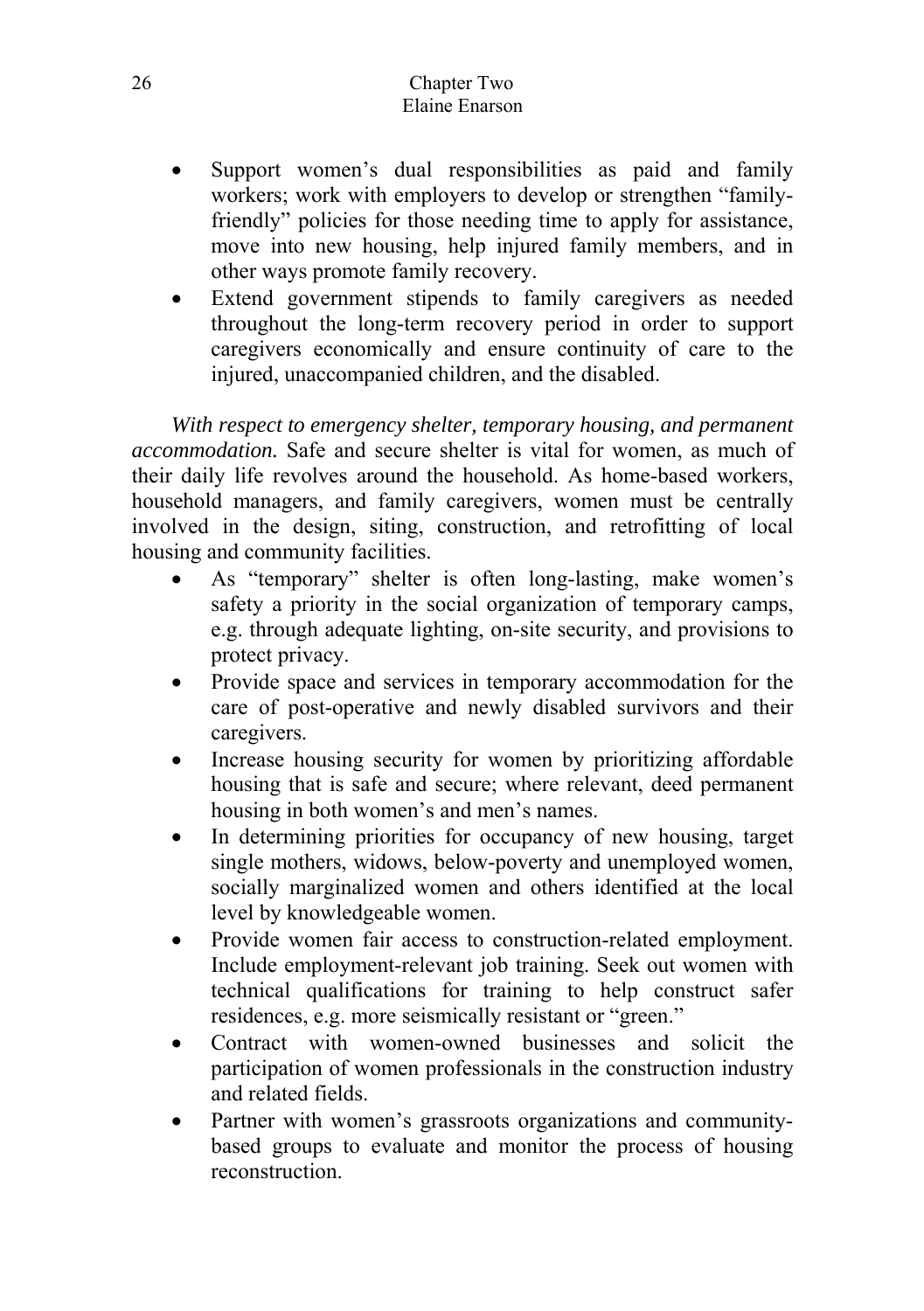- Promote the participation of women across class/caste, ethnicity, age, faith and other divisions in all decisions about community relocation, the siting of new settlements, the design of new structures, and construction of new community facilities.
- Collaborate with local women in planning housing design innovations which may reduce or simplify their workloads or otherwise improve living/working conditions.

*With respect to training and education.* Women are significant informal and formal educators who provide vital links between households and emergency responders, and whose social networks make them effective trainers in community-based technical assistance projects. Girls in disasters are at risk of early school leaving, and many women are unable to work due to lack of child care.

- On a priority basis, restore all preschool and childcare facilities, schools, and community education programs targeting women and girls.
- Closely monitor short- and long-term effects of injury, displacement, and rehabilitation on girls' access to school; avoid relief projects not enabling school attendance.
- Monitor all disaster-related jobs programs to avoid stereotypic training which limits rather than expands women's options; offer nontraditional training to boys and men.
- Disaster recovery information must reach all women; use a wide variety of media and all community languages to ensure that women are informed and able to contribute and share information.
- Women's social networks are a valuable resource in community disaster education. Capitalize on women's local knowledge about vulnerable people in the village or neighborhood, environmental conditions, coping strategies in past disasters, etc.
- In professional and governmental outreach projects, provide onthe-job training as needed for women to take up decision-making roles; include women with professional/technical expertise in leadership roles.
- At the community level, partner with women's organizations to recruit and train women as disaster outreach specialists with technical skills in the areas of livelihood reconstruction, earthquake-resistant housing, post-disaster mental health issues, special needs of children, disaster-mitigation strategies, etc.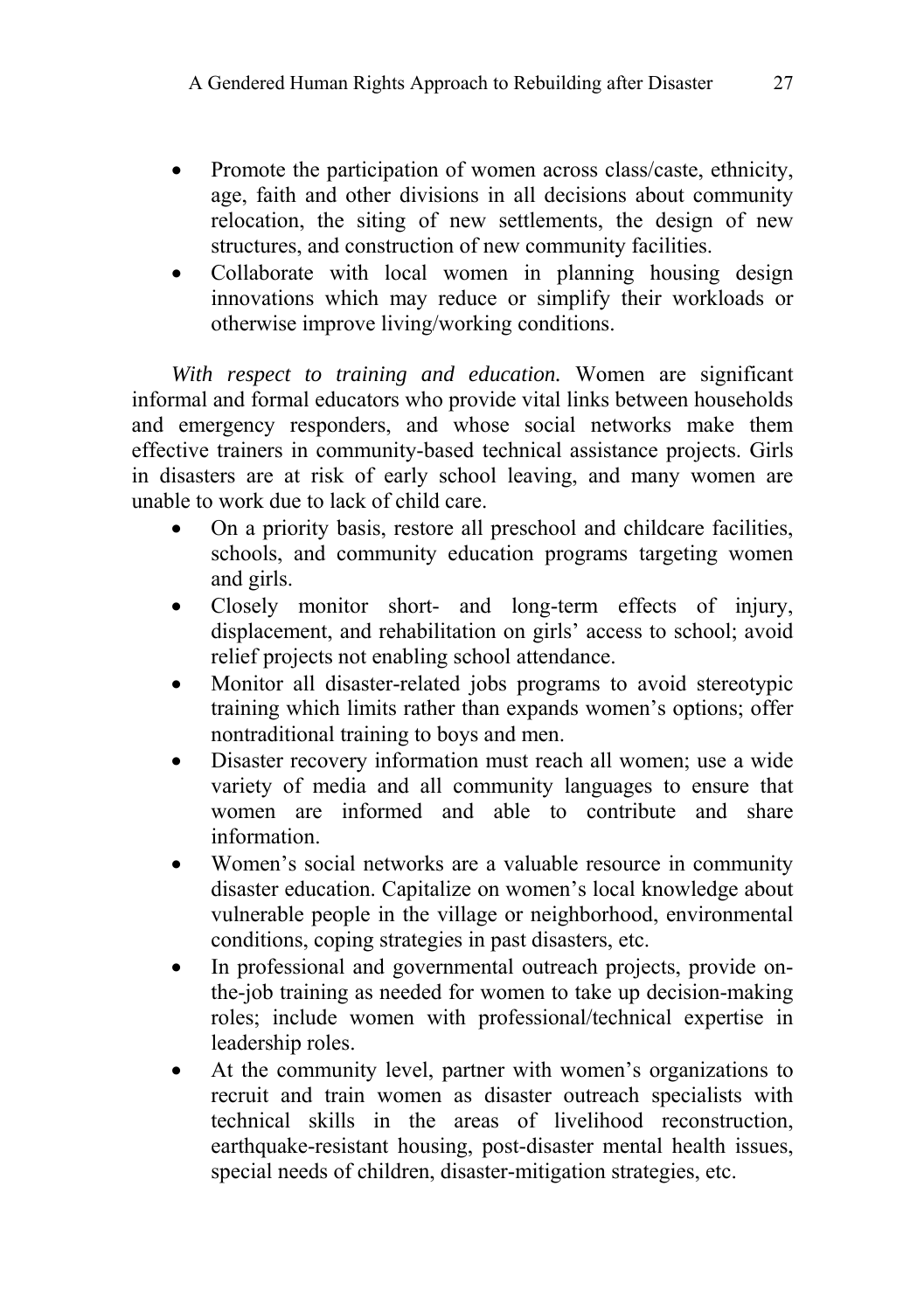#### 28 Chapter Two Elaine Enarson

- Develop targeted disaster mitigation materials for integration into the training programs of women's grassroots, professional/ technical, and advocacy organizations.
- Make disaster-related training employment relevant; increase women's capacities in nontraditional areas.

*With respect to health and safety.* Women's good health keeps families healthy after disasters through sanitation, nutrition, and medical care. As caregivers to the young, old, sick, disabled, and injured, women tend to put their own needs last but their own health must be promoted throughout long-term recovery. Women's reproductive health needs attention, as does the increased risk of sexual and/or domestic violence in the aftermath of a major disaster.

- Throughout the long-term recovery period, include antenatal and postnatal care and nutritional supplements for pregnant and lactating women.
- Ensure that mobile health services include a full range of reproductive and family-planning health services.
- Integrate post-disaster public health outreach with existing community-based health systems and informal healthcare providers, e.g. midwives and home health workers.
- Target mothers and grandmothers in post-disaster grassroots campaigns promoting public health.
- Incorporate knowledge about women's increased risk of violence into emergency planning, shelter operations and post-disaster public health education. Provide increased resources to grassroots women's groups responding to women hit both by violence and disaster.
- Provide training for mental health providers on gender-specific factors in post-traumatic stress, targeting highly vulnerable groups such as women heading households, grandmothers caring for orphans, battered women, women with disabling injuries, newly widowed women and men.
- Prioritize the health needs of disabled women, women whose injuries are permanently disabling, and those recovering from temporary disabilities. Support their immediate family caregivers, e.g. through respite care, financial assistance, and extended counseling services.
- Allocate resources for elderly women's health needs as their well-being will be vital to the extended family.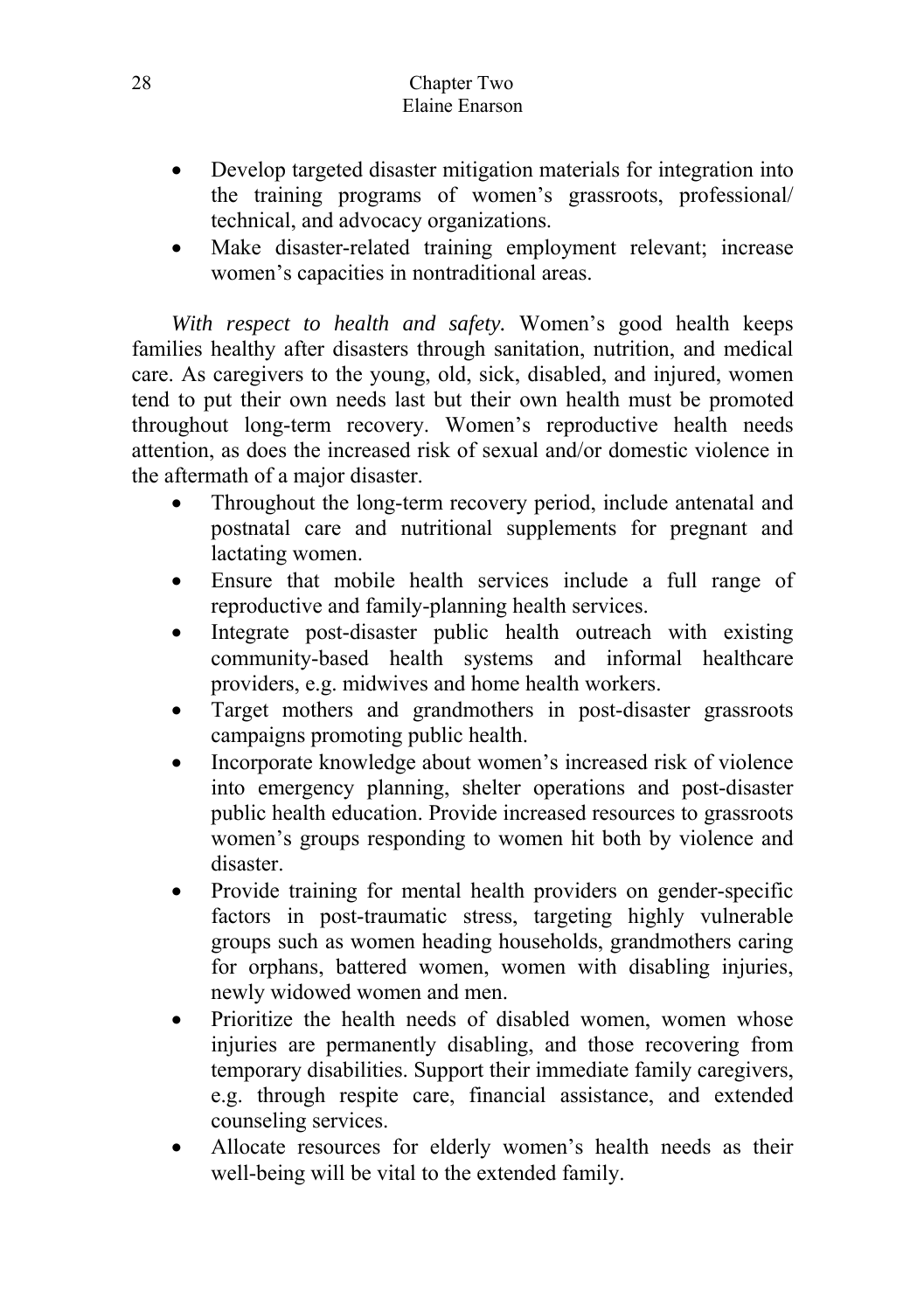## **BIBLIOGRAPHY**

#### CHAPTER TWO

A GENDERED HUMAN RIGHTS APPROACH TO REBUILDING AFTER DISASTER

- Acar, F., and G. Ege. 2001. "Women's Human Rights in Disaster Contexts: How Can CEDAW Help?" UN Division for the Advancement of Women. Retrieved September 22, 2008 from http:// www.un.org/womenwatch/daw/csw/env\_manage/documents.html
- Ariyabandu, M., and M. Wickramasinghe. 2004. *Gender Dimensions in Disaster Management*. Colombo, Sri Lanka: Practical Action.
- Bari, F. 1998. "Gender, Disaster, and Empowerment: A Case Study from Pakistan." In Elaine Enarson and B. H. Morrow, eds. *The Gendered Terrain of Disaster.* Westport, CT: Greenwood: 125–132.
- Bennett, T. 2005. "Women's Health: After the Fall." *Women's Health Issues* 15: 237–239.
- Bergin, K. 2007. "Witness: The Gendered Implications of Katrina." In M. Marable and K. Clarke, eds. S*eeking Higher Ground: The Hurricane Katrina Crisis, Race, and Public Policy Reade*r. New York, NY: Macmillan.
- Berke, P., J. Kartez and D. Wenger. 1993. "Recovery after Disaster: Achieving Sustainable Development, Mitigation and Equity." *Disasters* 17 (2): 93–109.
- Bolin, R., and L. Stanford. 1998. *The Northridge Earthquake: Vulnerability and Disaster.* London, UK: Routledge.
- Bradshaw, S. 2001. "Reconstructing Roles and Relations: Women's Participation in Reconstruction in Post-Mitch Nicaragua." *Gender and Development* 9 (3): 79–87.
- Buvinić, M. 1999. *Hurricane Mitch: Women's Needs and Contributions*. Inter-American Development Bank, Sustainable Development Department. Retrieved July 28, 2009 from http://www.iadb.org/sds/ doc/SOC-115E.pdf.
- Callahan, W., S. Rasmussen, D. Jamieson, S. Ventura, S. Farr, P. Sutton, T. Mathews, B. Hamilton, K. Shealy, D. Brantley and S. Posner. 2007. "Health Concerns of Women and Infants in Times of Natural Disasters: Lessons Learned from Hurricane Katrina." *Maternal and Child Health* 11: 307–311.
- Canadian International Development Agency. 2004. *Gender Equality and Humanitarian Assistance: A Guide to the Issues*. Retrieved September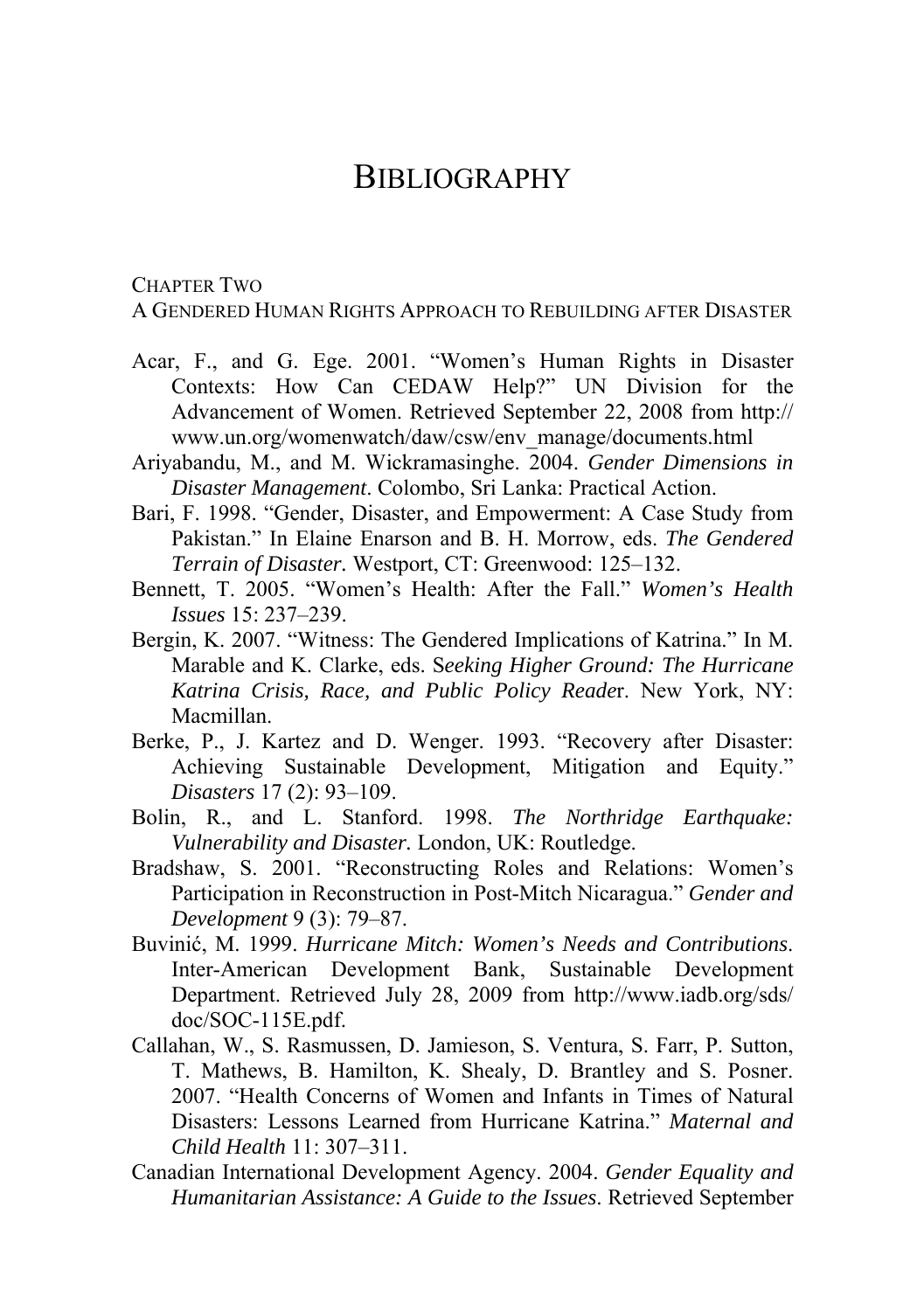22, 2008 from http://www.acdi-cida.gc.ca/INET/IMAGES.NSF/vLU Images/Africa/\$file/Guide-Gender.pdf

- "Charter on Violence against Women Post-Tsunami: Demanding an End to Violence against Women in Disasters." (n.d.) Retrieved September 22, 2008 from http://www.actionaid.org/assets/pdf%5CVAW%20Charter. pdf
- David, Emmanuel. 2008. "Cultural Trauma, Memory, and Gendered Collective Trauma: The Case of *Women of the Storm* following Hurricane Katrina." *National Women's Studies Association Journal* 20 (3): 138–162.
- Eads, M. 2002. "Marginalized Groups in Times of Crisis: Identity, Needs, and Response. *Natural Hazards Quick Response* 152. Retrieved September 22, 2008 from http://www.colorado.edu/hazards/qr/qr152/ qr152.html.
- Eisenstein, Z. 2005. "Katrina and Her Gendering of Class and Race. Retrieved September 22, 2008 from http://www.whrnet.org/docs/ issue-katrina.html
- Enarson, E. 2000. *Gender and Disaster*. Working Paper #1, International Labor Organization's InFocus Program on Crisis and Reconstruction. Accessed September 22, 1998 from: http://www.ilo.org/public/ english/employment/recon/crisis/gender.htm

———. 2001. "What Women Do: Gendered Labor in the Red River Valley Flood." *Environmental Hazards* 3 (1): 1–18.

———. 2004. *Making Risky Environments Safer: Women Building Sustainable and Disaster-Resilient Communities*. *Women 2000 and Beyond*, UN DAW. Retrieved September 22, 2008 from http://www. un.org/womenwatch/daw/public/w2000.html

———. 2005. "Women and Girls Last?: Averting the Second Post-Katrina Disaster. Post to Social Science Research Council, Understanding Hurricane Katrina." Retrieved September 22, 2008 from http:// understandingkatrina.ssrc.org/Enarson/

Enarson, E., and M. Fordham. 2001. "Lines that Divide, Ties that Bind: Race, Class and Gender in Women's Flood Recovery in the US and UK." *Australian Journal of Emergency Management* 15 (4): 43–53.

———. 2001a*.* "From Women's Needs to Women's Rights in Disasters." *Environmental Hazards* 3: 133–136*.* 

- Enarson, E., and L. Meyreles. 2004. "International Perspectives on Gender and Disaster: Differences and Possibilities." *International Journal of Sociology and Social Policy* 14 (10): 49–92.
- Enarson, E., and B. H. Morrow. 1997. "A Gendered Perspective: The Voices of Women." In W. G. Peacock, B. H. Morrow and H.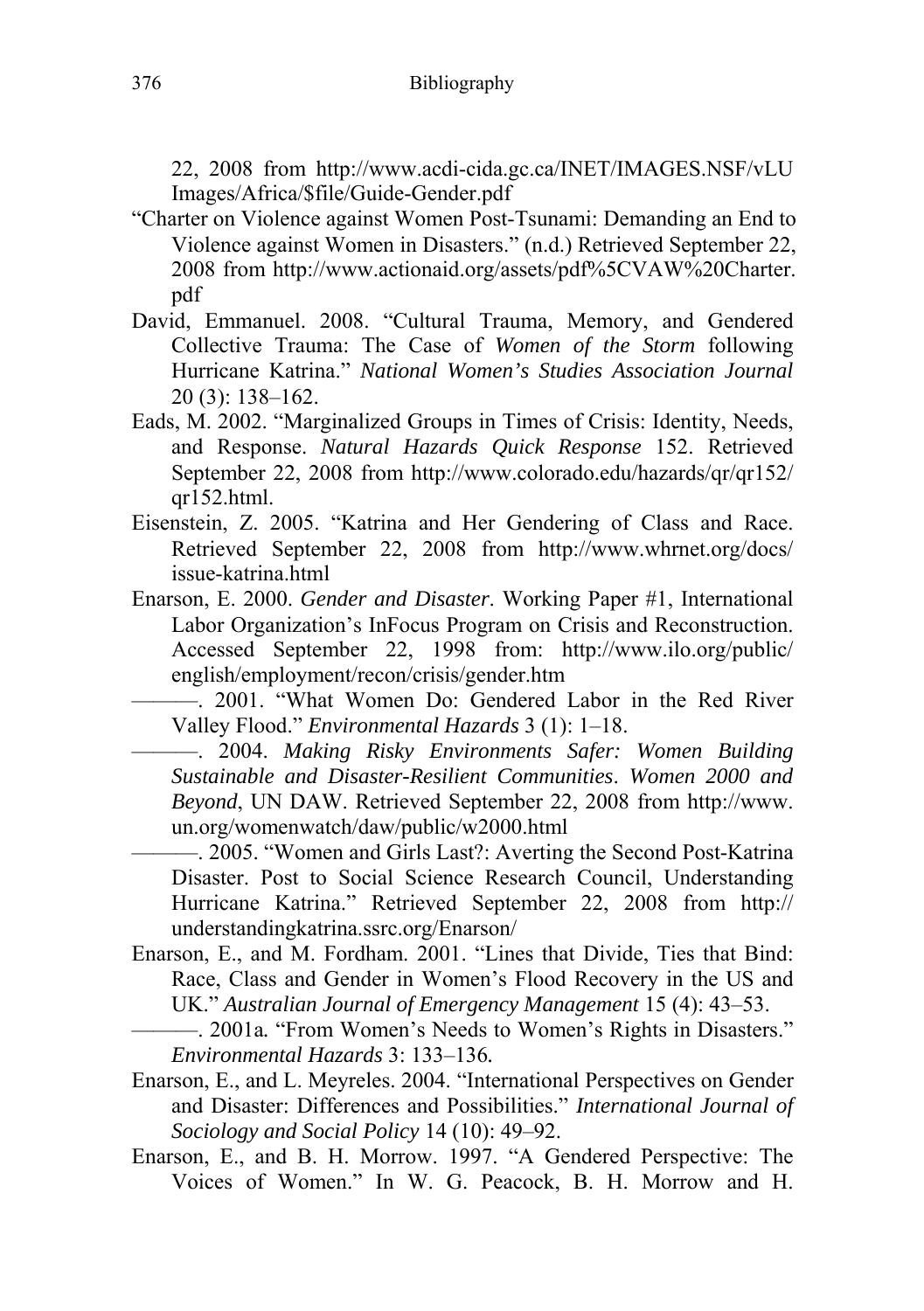Gladwin, eds. *Hurricane Andrew: Race, Gender and the Sociology of Disaster*. London, UK: Routledge. 116–140.

- ———., eds. 1998. *The Gendered Terrain of Disaster: Through Women's Eyes*. Westport, CT: Greenwood Publications.
- ———. 1998. "Women Will Rebuild Miami: A Case Study of Feminist Response to Disaster." In Elaine Enarson and B. H. Morrow, eds. *The Gendered Terrain of Disaster.* Westport, CT: Greenwood Publications. 185–200.
- Enarson, Elaine, and J. Scanlon. 1999. "Gender Patterns in a Flood Evacuation: A Case Study of Couples in Canada's Red River Valley." *Applied Behavioral Science Review* 7 (2): 103–124.
- Fordham, M. (forthcoming). "'We Can Make Things Better for Each Other': Women and Girls Organize to Reduce Disasters in Central America." In Elaine Enarson and D. Chakrabarti, eds. *Women, Gender and Disaster: Global Issues and Initiatives*. New Delhi, India: Sage International.
- Fothergill, A. 1998. "The Neglect of Gender in Disaster Work: An Overview of the Literature." In Elaine Enarson and B. H. Morrow, eds. *The Gendered Terrain of Disaster: Through Women's Eyes.* Westport, CT: Greenwood Publications. 11–25.

———. 2004. *Heads above Water: Gender, Class and Family in the Grand Forks Flood*. Ithaca, NY: SUNY Press.

- Gault, B., H. Hartmann, A. Jones-DeWeever, M. Werschkul and E. Williams. 2005. "The Women of New Orleans and the Gulf Coast: Multiple Disadvantages and Key Assets for Recovery." Institute for Women's Policy Research. Retrieved September 22, 2008 from http://www.iwpr.org/pdf/D464.pdf
- Hoffman, S. 1998. "Eve and Adam among the Embers: Gender Patterns after the Oakland Berkeley Firestorm. In Elaine Enarson and B. H. Morrow, eds. *The Gendered Terrain of Disaster: Through Women's Eyes*. Westport, CT: Greenwood Publications. 55–61.
- Human Rights Center. 2005. *After the Tsunami: Human Rights of Vulnerable Populations.* Berkeley, CA: East West Center.
- Jones-DeWeever, A. 2008. "Women in the Wake of the Storm: Examining the Post-Katrina Realities of the Women of New Orleans and the Gulf Coast." Institute for Women's Public Affairs. Retrieved September 22, 2008 from http://www.iwpr.org/pdf/D481.pdf
- Kissinger, P., N. Schmidt, C. Sanders and N. Liddon. 2007. "The Effect of the Hurricane Katrina Disaster on Sexual Behavior and Access to Reproductive Care for Young Women in New Orleans." *Sexually Transmitted Diseases* 34 (11): 883–886.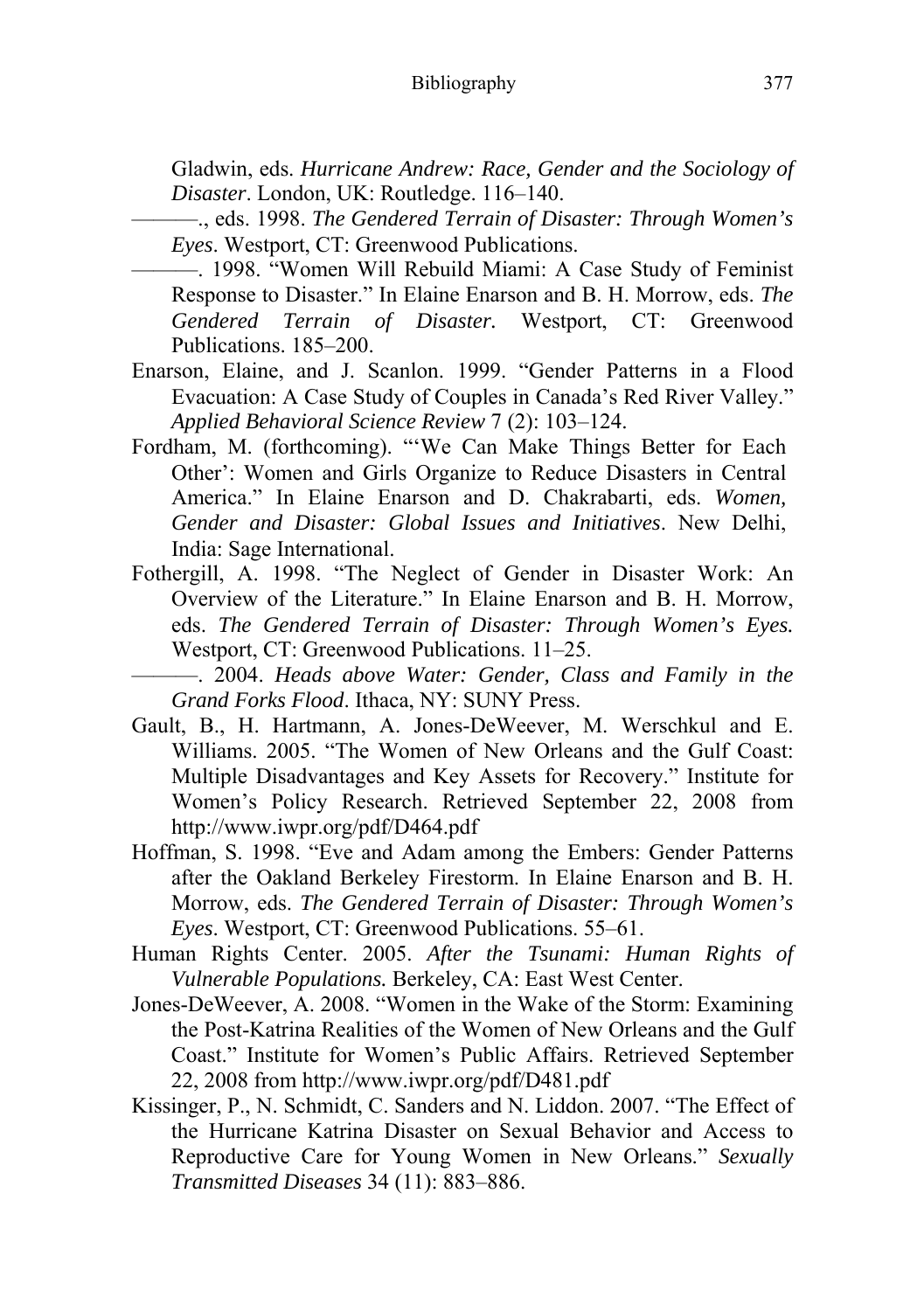- Kromm, C., and S. Sturgis. 2008. "Hurricane Katrina and the Guiding Principles on Internal Displacement. Institute for Southern Studies." Retrieved September 22, 2008 from http://www.southernstudies.org/ ISSKatrinaHumanRightsJan08.pdf
- Kweit, M., and R. Kweit. 2004. "Citizen Participation and Citizen Evaluation in Disaster Recovery." *American Review of Public Administration* 34 (4): 354–373.
- Litt, J. 2008. "Getting Out or Staying Put: An African-American Women's Network in Evacuation from Katrina." *National Women's Studies Association Journal* 20 (3): 32–48.
- Masai, R., Kuzunishi, L., & Kondo. T. (forthcoming). "Women in the Great Hanshin Earthquake." In Elaine Enarson and D. Chakrabarti, eds. *Women, Gender and Disaster: Global Issues and Initiatives*. New Delhi, NY: Sage International.
- Mileti, D. 1999. *Disasters by Design*: *A Reassessment of Natural Hazards in the United States.* Washington, D.C.: Joseph Henry Press.
- Monday, J. 2001. *Holistic Disaster Recovery*. Boulder, CO: University of Colorado Natural Hazards Center. Retrieved September 22, 2008 from http://www.colorado.edu/hazards/publications/holistic/holistic 2001.html. 2006 edition available through Public Entity Risk Institute: https://www.riskinstitute.org/peri/index.php?option=com\_bookmarks &task=detail&id=149
- Morrow, B. H., and E. Enarson. 1996. Hurricane Andrew through Women's Eyes: Issues and Recommendations*. International Journal of Mass Emergencies and Disasters* 14 (1): 1–22.
- Oliver-Smith, A. 1986. *The Martyred City: Death and Rebirth in the Peruvian Andes*. Albuquerque, NM: University of New Mexico Press.
- Oxfam International. 2005. The Tsunami's Impact on Women. Oxfam Briefing Note. Retrieved September 22, 2008 from: http://www. oxfam.org.uk/what\_we\_do/issues/conflict\_disasters/downloads/bn\_ts unami\_women.pdf
- Passerini, E. 2000. Disasters as Agents of Social Change in Recovery and Reconstruction. *Natural Hazards Review* 1 (2): 67–72.
- Peacock, W., B. H. Morrow and H. Gladwin, eds. 1997. *Hurricane Andrew: Ethnicity, Gender and the Sociology of Disasters*. New York, NY: Routledge.
- Peek, L., and A. Fothergill (forthcoming). "Parenting in the Wake of Disaster: Mothers and Fathers respond to Hurricane Katrina." In Elaine Enarson and D. Chakrabarti, eds. *Women, Gender and Disaster: Global Issues and Initiatives*. New Delhi, India: Sage **International**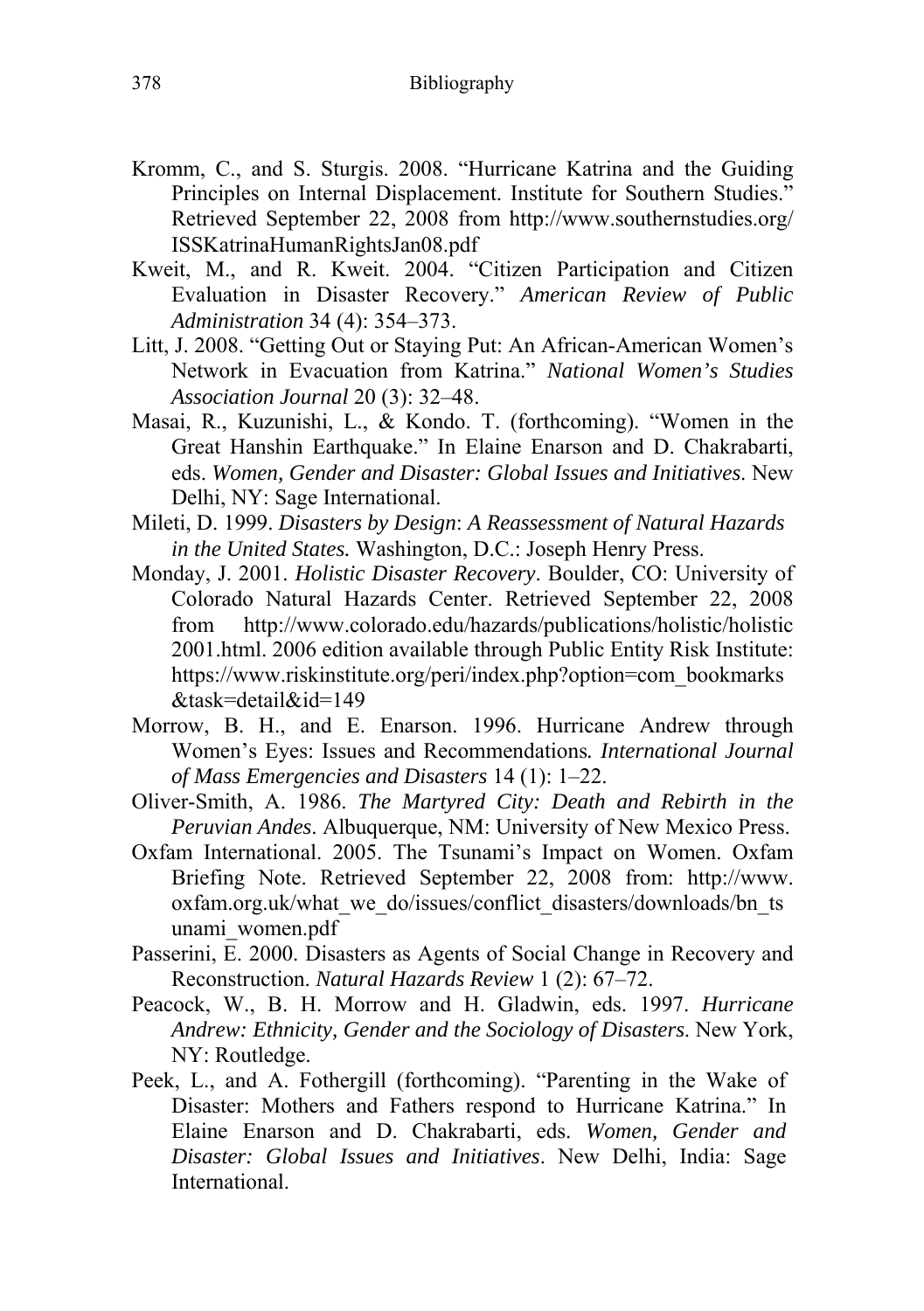- Peterson, K. 1997. "From the Field: Gender Issues in Disaster Response and Recovery." *Natural Hazards Observer* 21 (5): 3–4.
- Phillips, B., and B. H. Morrow, eds. 2008. *Women and Disasters.* Xlibris Publications. Available online at http://www2.xlibis.com
- Pincha, P. et al. 2007. *Understanding Gender Differential Impacts of Tsunami and Gender Mainstreaming Strategies in Tsunami Response*. Retrieved September 22, 2008 from http://www.gdnonline.org/ resources/Gender\_mainstreaming\_Pincha\_etal.pdf
- Pyles, L., and J. Lewis. 2007. "Women of the Storm: Advocacy and Organizing in Post-Katrina New Orleans." *Affilia* 22 (4): 385–389.
- Ransby, B. 2006. "Katrina, Black Women, and the Deadly Discourse on Black Poverty in America." *Du Bois Review: Social Science Research on Race* 3: 215–222.
- Röhr, U., M. Hemmati and Y. Lambrou. (forthcoming). "Working for Gender Equality in Climate Change Policy." In Elaine Enarson and D. Chakrabarti, eds., *Women, Gender and Disaster: Global Issues and Initiatives*. New Delhi, India: Sage International.
- Rodríguez, H., E. L. Quarantelli and R. Dynes. eds. 2006. *Handbook of Disaster Research*. New York, NY: Springer.
- Ross, L. 2005. "A Feminist Perspective on Katrina." Retrieved September 22, 2008 from http://weblog.law.ucla.edu/crs/archives/2005/10/a\_ feminist\_pers.html
- Sayeed, A. T. (forthcoming). "Victims of Earthquake and Patriarchy: The 2005 Pakistan Earthquake." In Elaine Enarson and D. Chakrabarti, Eds., *Women, Gender and Disaster: Global Issues and Initiatives*. New Delhi, India: Sage International.
- Schwab, J., K. Topping, C. Eadie, R. Deyle and R. Smith. 1998. *Planning for Post-Disaster Recovery and Reconstruction*. Chicago, IL: American Planning Association.
- Seager, J. 2005. Noticing Gender (or Not) in Disasters. *Social Policy* 36  $(2): 29 - 30.$
- Tobin-Gurley, J. 2008. "Hurricane Katrina: Displaced Single Mothers, Resource Acquisition, and Downward Mobility." Unpublished Master's Thesis, Colorado State University.
- UN International Strategy for Disaster Reduction [ISDR]. 2007. *Gender Perspective: Working Together for Disaster Risk Reduction, Good Practices and Lessons Learned.* Retrieved September 22, 2008 from http://www.unisdr.org/eng/about\_isdr/isdr-publications/09-gendergood-practices/gender-good-practices.pdf
- UN Division for the Advancement of Women. 2001*. Environmental Management and the Mitigation of Natural Disasters: A Gender*